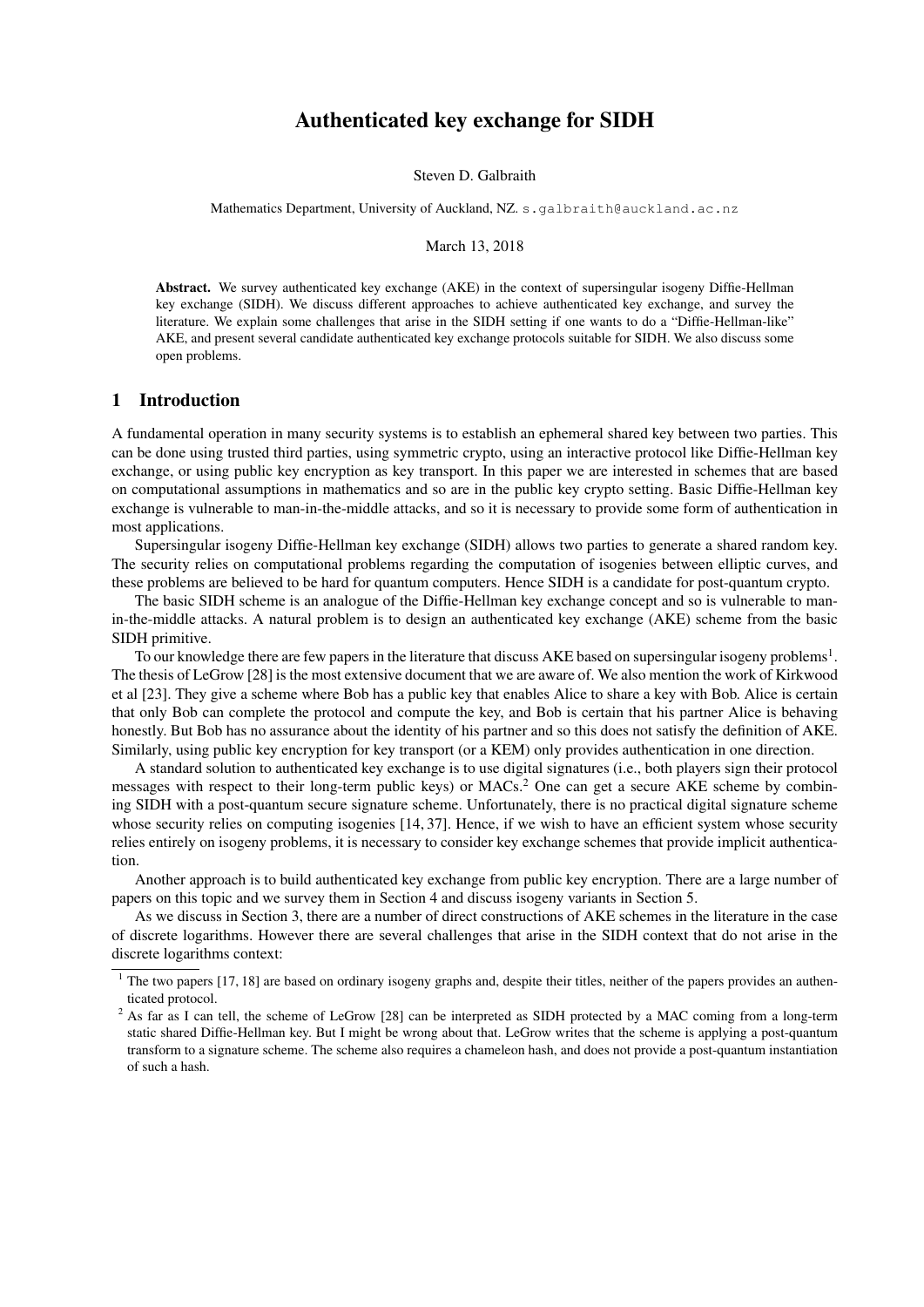- 1. Discrete logarithms provide a richer algebraic structure that allows more sophisticated protocols.
- 2. There are adaptive attacks in the SIDH setting that make certain operations involving long-term private keys dangerous.
- 3. There are gap assumptions in the discrete logarithm setting that are useful for security proofs, but these assumptions do not hold in the SIDH setting (because the decisional variant of the main problem is equivalent to the computational variant).

Hence many existing AKE schemes and their security proofs cannot be adapted to the SIDH case. Luckily, an AKE scheme (and its security proof in the random oracle model) due to Jeong, Katz and Lee [21] are adaptable to this setting. We give the details in Section 7.

The aims of this paper are to highlight some of the challenges in authenticated key exchange for SIDH and to present some basic schemes (together with security analysis) as a starting point for future research. We emphasise that the goal is to obtain practical and efficient AKE schemes based on isogeny problems, with *classical* security proofs in the random oracle model (ROM). We argue in Section 3.2 that classical security proofs are sufficient for post-quantum cryptography using classical devices.

#### Acknowledgements

The seeds of this project were sown during a summer research project by Alex Coombs supervised by the author in 2017. The author thanks Jonathan Katz for answering questions about his work [21]. The author is especially grateful to the reviewers of PQCrypto 2018 for their many helpful suggestions and pointers to relevant literature.

## 2 Background on SIDH

For general background on elliptic curves and isogenies we refer to [10, 12, 15, 32, 36]. For background on SIDH we refer to the original papers [9, 19].

The SIDH scheme of Jao and De Feo [19] (also see De Feo, Jao and Plût [9]) has a very special set-up. First choose distinct small primes  $\ell_1, \ell_2$  (typically  $\ell_1 = 2$  and  $\ell_2 = 3$ ) and choose  $e_1, e_2 \in \mathbb{N}$  such that  $\ell_1^{e_1} \approx \ell_2^{e_2} \approx 2^{\lambda}$  where  $\lambda$  is some security parameter (typically,  $\lambda = 256$ ). Next choose a small integer  $f \in \mathbb{N}$  such that  $p = \ell_1^{e_1} \ell_2^{e_2} f \pm 1$ is prime. Choose E to be a supersingular elliptic curve over  $\mathbb{F}_{p^2}$  such that  $E(\mathbb{F}_{p^2})$  has group structure a product of two cyclic groups of order  $\ell_1^{e_1} \ell_2^{e_2} f$ . Fix points  $P_A, Q_A \in E[\ell_1^{e_1}]$  such that the group generated by  $P_A$  and  $Q_A$  is the whole group  $E[\ell_1^{e_1}]$ . Similarly, choose  $P_B, Q_B$  such that  $\langle P_B, Q_B \rangle = E[\ell_2^{e_2}]$ . The **SIDH system parameters** are  $(E, P_A, Q_A, P_B, Q_B).$ 

The **SIDH key exchange protocol** works as follows: Alice chooses a secret subgroup of  $E[\ell_1^{e_1}]$  by choosing an integer  $0 \le a < \ell_1^{e_1}$  and setting  $S_A = P_A + [a]Q_A$ . Alice computes an isogeny  $\phi_A : E \to E_A$  with kernel generated by  $S_A$  and publishes  $(E_A, \phi_A(P_B), \phi_A(Q_B))$ . Similarly, Bob chooses  $0 \le b < l_2^{e_2}$ , computes  $\phi_B : E \to E_B$  with kernel generated by  $S_B = P_B + [b]Q_B$  and publishes  $(E_B, \phi_B(P_A), \phi_B(Q_A))$ . To compute the shared key, Alice computes

$$
S'_A = \phi_B(P_A) + [a]\phi_B(Q_A) = \phi_B(P_A + [a]Q_A) = \phi_B(S_A)
$$

and then computes an isogeny  $\phi'_A : E_B \to E_{AB}$  with kernel generated by  $S'_A$ . The composition  $\phi'_A \circ \phi_B : E \to E_{AB}$ has kernel  $\langle S_A, S_B \rangle$ . Similarly, Bob computes an isogeny  $\phi'_B : E_A \to E'_{AB}$  with kernel  $\langle \phi_A(P_B) + [b] \phi_A(Q_B) \rangle$ . The shared key is the *j*-invariant  $j(E_{AB}) = j(E'_{AB})$ .

We will use the notation  $G_A = \langle S_A \rangle$  and  $E_A = E/G_A$ . So we can write  $E_{AB}$  as  $(E/G_B)/\phi_B(G_A) \cong$  $E/\langle G_A, G_B \rangle$ .

For more discussion of the protocol and its implementation and security we refer to [19, 9, 7]. In particular, there are compression methods [8] to minimise the bandwidth when sending triples like  $(E_A, \phi_A(P_B), \phi_A(Q_B))$ .

The security of the SIDH key exchange protocol relies on the hardness of the following computational problem.

*Problem 1.* SIDH problem: Let  $(E, P_A, Q_A, P_B, Q_B)$  be SIDH system parameters. Let  $E_A$  be such that there is an isogeny  $\phi_A : E \to E_A$  of degree  $\ell_1^{e_1}$  with kernel  $G_A$ . Let  $P'_B = \phi_A(P_B)$ ,  $Q'_B = \phi_A(Q_B)$ . Let  $E_B$  be such that there is an isogeny  $\phi_B : E \to E_B$  of degree  $\ell_2^{e_2}$  with kernel  $G_B$ . Let  $P'_A = \phi_B(P_A)$ ,  $Q'_A = \phi_B(Q_A)$ .

The problem is: Given  $(E, P_A, Q_A, P_B, Q_B, E_A, P'_B, Q'_B, E_B, P'_A, Q'_A)$  to determine  $j(E_{AB})$  where  $E_{AB} \cong$  $E/\langle G_A, G_B \rangle$ .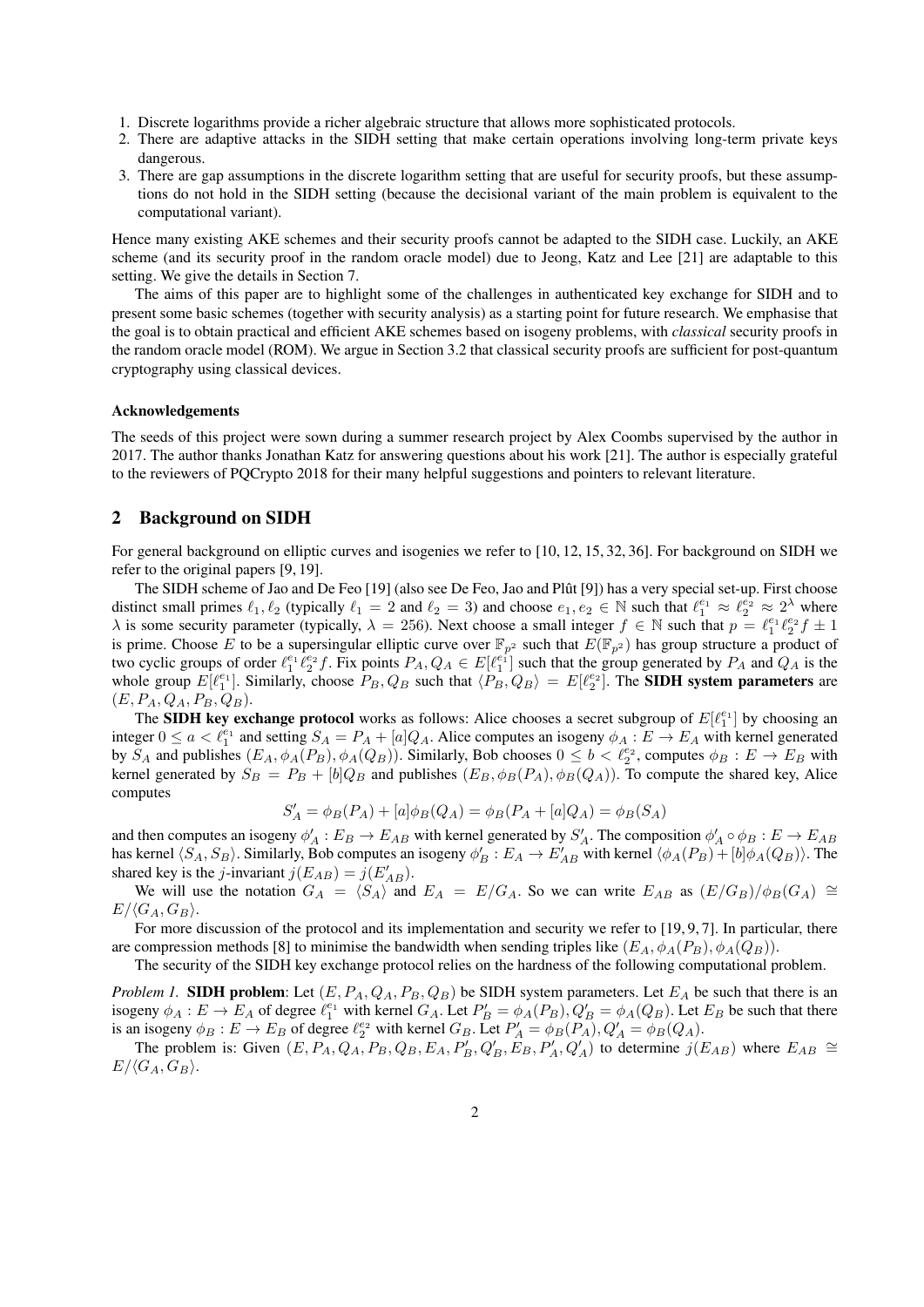Problem 1 is believed to be hard for quantum computers. We refer to [15] for a survey of algorithmic results.

It is obvious that the SIDH protocol is not secure against a man-in-the-middle attack. Hence, in reality, there is a need to provide some kind of authentication to users of the protocol.

We mention here an issue with using this scheme in a multi-user setting. Suppose Alice engages in the SIDH protocol with Bob and also with Carol. Then, for example, Alice may use points of order  $\ell_1^{e_1}$  while Bob and Carol use points of order  $\ell_2^{e_2}$ . What if now Bob wants to agree a key with Carol? One of them will use points of order  $\ell_1^{e_1}$ while the other will use points of order  $\ell_2^{e_2}$ . This is fine when all elements of the protocol are ephemeral, but it creates a problem when we move to the authenticated setting. We call it the *three body problem*.

As observed in several papers [15, 34], decisional variants of problem 1 are equivalent to the computational problem. Hence there is no chance to get a "gap problem" in this setting (i.e., a situation where the computational problem can be hard even in the presence of a decisional oracle). This prevents us from adapting certain security arguments from the discrete logarithm setting to the SIDH setting.

Finally, we mention the adaptive attacks due to Galbraith, Petit, Shani and Ti [13] on the case where one party uses a static key. Hence, if we build an authenticated key exchange using static and ephemeral components then we will need to keep these attacks in mind.

## 3 Authenticated encryption in the discrete logarithm setting

Let G be a group with generator g. The Diffie-Hellman scheme involves Alice sending  $g^x$  to Bob and Bob sending  $g^y$ to Alice and then both parties computing  $g^{xy}$ . As is well known, this is not secure against a man-in-the-middle attack.

A general solution is to sign all protocol messages using digital signatures (this is folklore and is analysed in [6]; we refer to [1] for a recent application of the idea). The security of the resulting protocol then depends on the Diffie-Hellman assumption and whatever assumptions are necessary for the security of the digital signature scheme.

There are a huge number of papers that provide a higher level of security by including long-term public keys as well as ephemeral messages. Such schemes all fall under the heading of authenticated key exchange (AKE).

Throughout the paper we use the following notation:  $H: \{0,1\}^* \to \{0,1\}^l$  is a cryptographic hash function. For  $a_1, \ldots, a_t \in \{0,1\}^*$  we write  $H(a_1, \ldots, a_t)$  for the hash of the concatenation of the strings. When writing things like  $H(g^{xy})$  we assume a well-defined specification for how group elements are encoded as binary strings.

#### 3.1 Brief summary of popular AKE schemes

We do not give an exhaustive survey here, but start our historical summary with a survey paper by Blake-Wilson and Menezes [2]. Their notation is for Alice to have static key  $Y_A = g^a$  and ephemeral (one-time) protocol messages  $T_A=g^x$ . Similarly Bob has public key  $Y_B=g^b$  and protocol messages  $T_B=g^y$ . The paper recalls the KEA scheme: Alice sends  $g^x$  and Bob sends  $g^y$  and the shared key is  $g^{ay} + g^{bx}$ . Next this is **unified** to a scheme (protocol 5 in their paper) with shared key  $H(g^{ab}, g^{xy})$  where H is a cryptographic hash function. Next they discuss MQV, which has a complex shared key of the form  $g^{(x+aU)(y+bV)}$  for some values U and V that are derived from the protocol messages and are "short" to provide efficiency. Protocol 8 of their paper is a more complex scheme that also computes a shared key of the form  $H(g^{ab}, g^{xy})$ . We also refer to Okamoto [31] for a similar protocol.

Krawczyk [24] proposed the HMQV protocol and gave a proof of security in the Canetti-Krawczyk model. Menezes [30] pointed out that certain validation steps are still necessary with HMQV. The NAXOS protocol of LaMacchia, Lauter and Mityagin [26] (also see [27, 35]) is a protocol that allows Alice and Bob to share the key  $H(A, B, q^{ay}, q^{bx}, q^{xy})$  where the ephemeral values are themselves generated using a hash function (modelled as a random oracle).

Jeong, Katz and Lee [21] also present a model for "one-round" protocols (allowing simultaneous communication between Alice and Bob) and give three schemes. Their scheme TS2 has shared secret  $H(A, B, g^x, g^y, g^{xy}, g^{ab})$  and the security proof in the random oracle model relies on the computational Diffie-Hellman problem (CDH). They also give a scheme TS3 that is proved secure in the standard model under the DDH assumption and the security of a MAC. The scheme TS3 is similar to the solution of signing protocol messages: Alice and Bob derive a static Diffie-Hellman key  $g^{ab}$  from their respective public keys  $g^a$  and  $g^b$  and use it as the key to a MAC for authenticating their ephemeral Diffie-Hellman messages.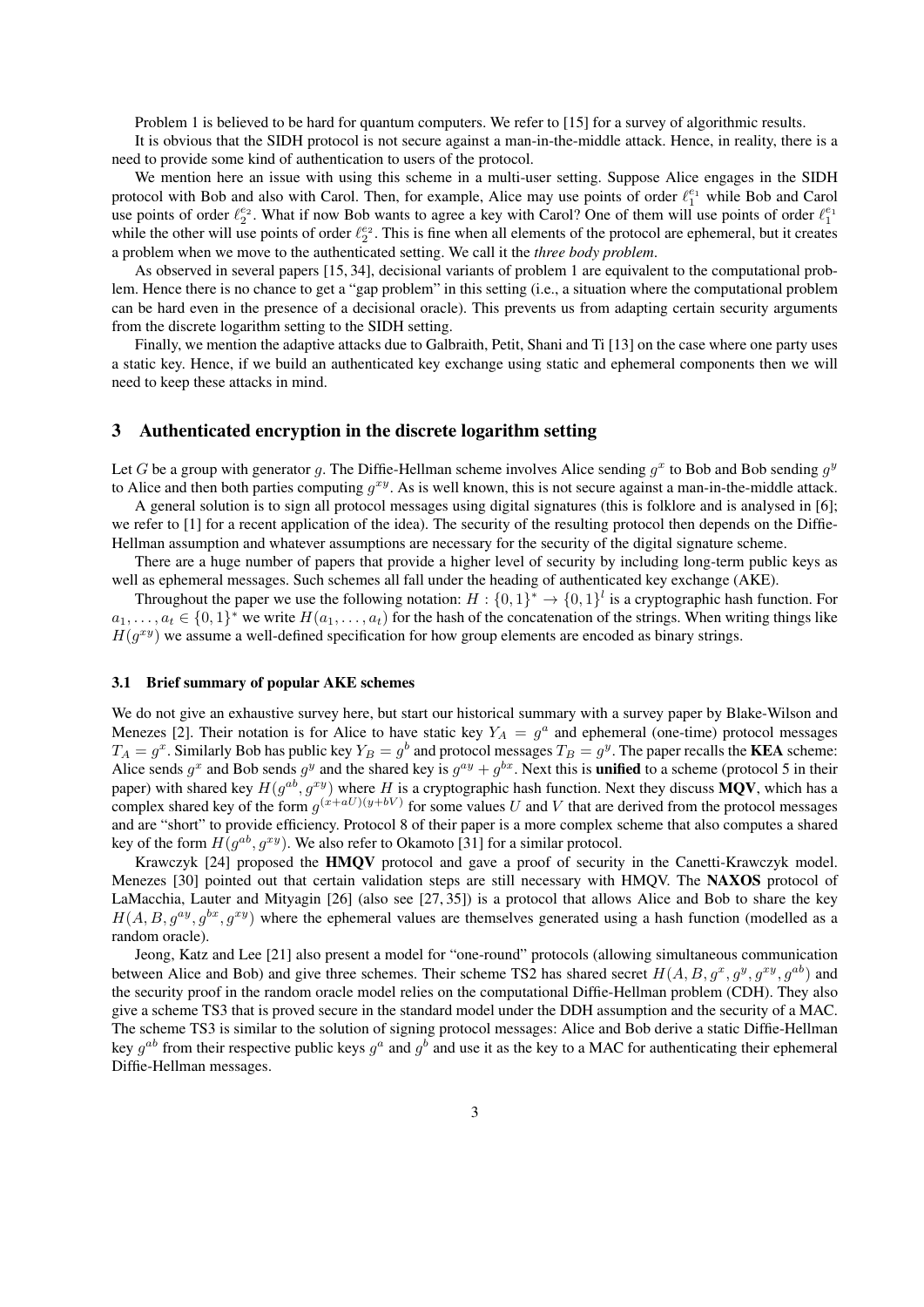We stress that these schemes provide what is known as **implicit authentication**, which means that Alice knows that the only other person who could compute the same key as her is Bob (and vice versa). In practice this means that if Alice later receives a message together with, say, a MAC tag that verifies with respect to the key generated from the session, then Alice is assured that the MAC tag must have been generated by Bob.

Note that most AKE schemes require a strong public key validation stage during registration with the public key infrastructure. This is a process that requires a user, during registration of their public key, to prove that they know the private key. It prevents certain attacks that involve Eve registering a public key that is in some algebraic way related to the public key of another user. Most protocols also require players to check validity of values sent during the protocol (e.g., checking that bitstrings correspond to group elements of the correct order). We refer to Menezes [30] for an overview of such attacks in the context of MQV and HMQV, and we refer to Boyd et al [5] for a broader discussion of how to model certification authorities.

We now recall the Kaliski attack [22] on MQV (an unknown key share attack): Suppose Alice sends  $T_A = g^x$ and this is intercepted by Eve. Eve chooses a random r, computes  $T_E = T_A Y_A^U g^{-r} = g^{x+Ua-r}$  and computes the corresponding U' by the MQV process. Then Eve sets  $e = U'^{-1}r$  and registers public key  $Y_E = g^e$ . Note that Eve knows the private key for this public key, and so can perform the key validation process. Then Eve sends  $T_E$  to Bob, as coming from her public key  $Y_E$ . Bob then sends  $T_B = g^b$  to Eve and computes key

$$
(T_E Y_E^{U'})^{(y+Vb)} = (T_A Y_A^U g^{-r} (g^{U'^{-1}r})^{U'})^{(y+Vb)} = g^{(x+Ua)(y+Vb)}.
$$

Eve then forwards  $T_B$  to Alice and she computes the same key. It means that Alice and Bob share a key. Alice thinks she shares the key with Bob, but Bob thinks he shares the key with Eve. Hence Eve is enabled to "take credit" for information coming from Alice.

## 3.2 Security models for AKE

Everything in this section is classical; we do not consider quantum adversaries or quantum-secure models for AKE. LeGrow [28] has considered a quantum-secure model for AKE (similar to the work of Soukharev, Jao and Seshadri [33]) but this is not our concern. We are concerned with classical devices and classical communication channels. The adversary may have access to a quantum computer in order to solve some computational problem, but currently deployed devices and communication channels do not provide quantum access to adversaries.

Our security proof is in the random oracle model, but this is just a proof technique to model attacks. The real cryptosystem uses a fixed hash function. Hence we believe it is not necessary to consider that the attacker has quantum acccess to a random oracle. While we appreciate that research on the quantum random oracle model is of value, we believe the quantum random oracle model is not necessary for understanding the security of AKE protocols that use fixed hash functions and work with classical devices over classical channels.

Formal security analysis typically proceeds in the model of Canetti and Krawczyk [6]. We also follow the formulation from Jeong, Katz and Lee [21].

The model considers a collection of n players, each with a public key. Each player engages in a number of sessions (indexed by j). Session j of player i has an associated session identifier  $\text{sid}_{i,j}$ . We denote by  $\Pi_i^j$  the instance of player  $i$  running in session  $j$ . Session  $j$  of player  $i$  and session  $j'$  of player  $i'$  are said to be *matching* or *partners* if player i believes session j has partner i' and session id  $\text{sid}_{i,j}$  and player i' believes session j' has partner i and session id  $\mathsf{sid}_{i',j'} = \mathsf{sid}_{i,j}.$ 

An instance  $\Pi_i^j$  is *completed* if either i initiates a protocol instance in session j and receives a valid response from its partner, or if session  $j$  of  $i$  receives a valid initial protocol message and responds to it. The correctness condition is that completed partners should compute the same session key.

The adversary in the model controls all communication between players, and may modify or replace any message from player  $i$  to player  $i'$ . This is formalised by giving the adversary access to a number of oracles.

Initiate $(i, i')$ : Triggers player i to initiate a protocol session with player i'. This returns a protocol message (that includes a session identifier).

Send $(i, j, M)$ : Sends message M to  $\Pi_i^j$  (session j of player i), in response to which  $\Pi_i^j$  performs the specified steps of the protocol and returns its protocol message as appropriate. This query enables the protocol to operate and it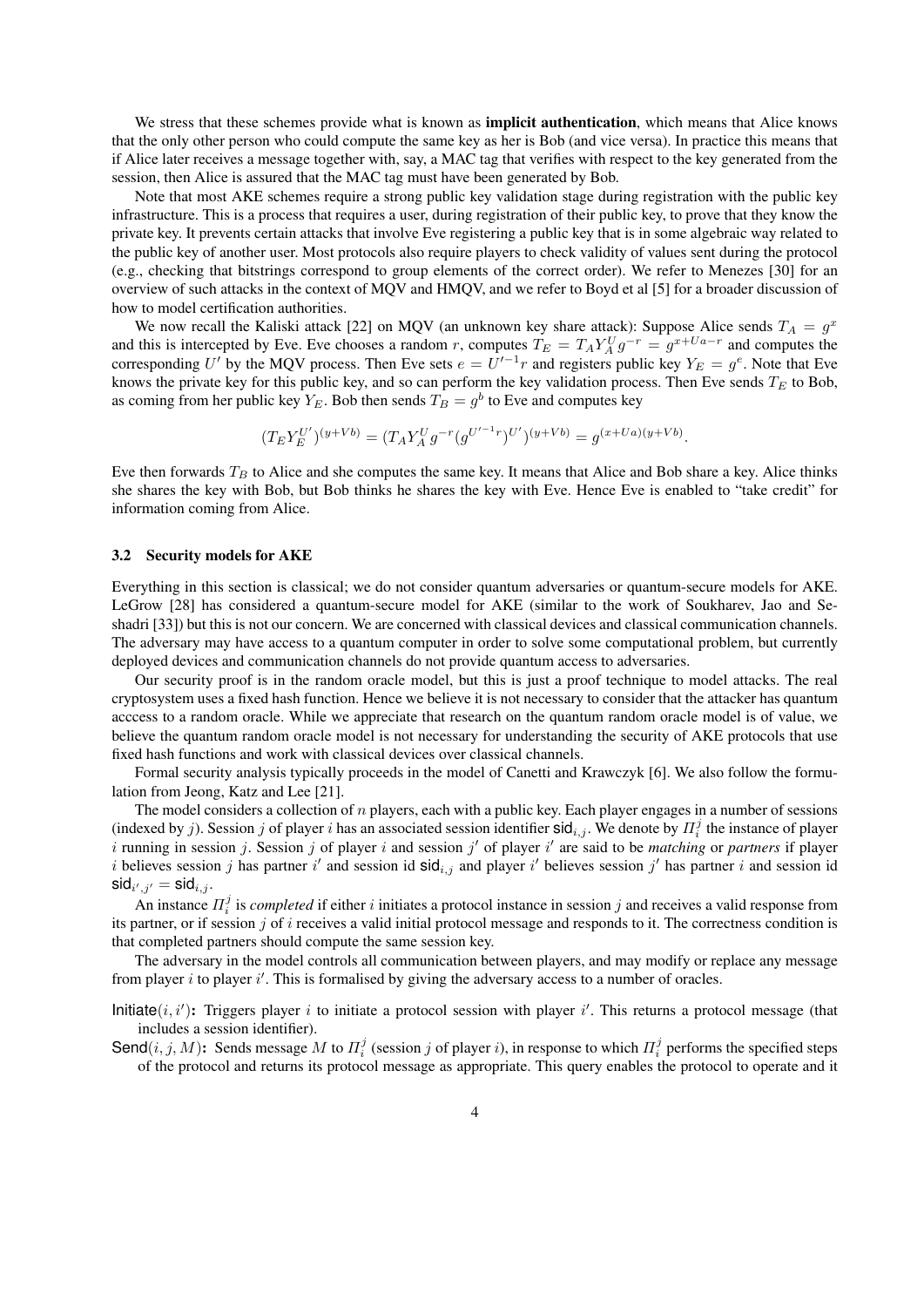also allows to model active attacks where the value sent to a player is not the true value that was sent by another player.

- Execute $(i, i')$ : Starts a fresh protocol interaction between players i and i', initiated by i and completed by i', that is conducted in a correct and undisrupted way. This models passive eavesdropping.
- Corrupt: The adversary learns the long-term private key of player  $i$ , and all session keys agreed so far, and any other local state information. The adversary can then create a new public key for that user (possibly depending on other user's public keys and/or protocol messages).
- Session-Key: (Also called Reveal or Session-key reveal.) When a player completes a key exchange protocol instance this query provides the adversary with the resulting session key.
- Session-State: (Also called Session-state reveal.) During a key exchange protocol, before the protocol completes, this query provides the adversary with any values that are stored by the player that are necessary for completion of the protocol.<sup>3</sup>

After interacting with the players the adversary eventually makes a Test query  $(i, j)$  on a completed session j of player *i*. Let i' be player i's partner in session j (so that session j' of player i' is a matching session with session j of player i). It is required that players i and i' have not been corrupted, and that session j of player i and session j' of player i' have not been the victim of state reveal or key reveal queries. In response to the test query, an unbiased coin b is flipped. If  $b = 0$  the adversary is given the session key computed by  $\hat{\Pi}_i^j$ , and if  $b = 1$  then a random string is returned to the adversary. The adversary is required to guess the bit  $b$  with noticeable advantage.

Note that Jeong, Katz and Lee [21] extend this model to include forward security, but for simplicity in this paper we restrict to the "key independence" model (which is essentially the Cannett-Krawczyk formulation). The proof techniques also hold in the forward security model, but the probability calculations in the security proof are more complex.

One issue with the Canetti-Krawczyk model is an ambiguity with the meaning of state reveal queries. Do these queries just yield the ephemeral secret x stored by Alice? Or do they give access to values that are temporarily stored by Alice during the computation of the secret key? For example, suppose we are discussing the unified scheme  $H(g^{ab}, g^{xy})$  where Alice has key  $g^a$  and sends  $g^x$  to Bob. Clearly Alice needs to store the ephemeral value x so that she can compute  $T_B^x$  in the second phase of the protocol. So it is natural that a state reveal query to Alice, between the first and second stage of the protocol, will reveal  $x$ . But the adversary can also make a state reveal query during the second part of Alice's computation, so does this mean the adversary can also obtain the intermediate value  $g^{ab}$  that Alice must compute before she computes the hash value? The literature seems to be ambiguous about this. Essentially, the issue is to what extent state reveal queries are modelling side-channel attacks. Criticisms like these have been made in [30, 26].

#### 3.3 Comments on discrete logarithm based AKE protocols

We now give some remarks and examples to clarify certain issues that will be of concern later in the paper.

*Remark 1.* Consider a basic protocol with shared key  $H(g^{ab}, g^{xy})$ : If a state reveal query at the appropriate time can leak  $g^{ab}$  then Eve can now intercept any key exchange session between A and B and create a shared key k with A and a shared key  $k'$  with  $B$ , while  $A$  and  $B$  believe they share the key with each other.

On the other hand, if the key is  $H(g^{ay}, g^{bx})$  then an attacker who replaces the messages  $g^x$  and  $g^y$  will still not be able to compute the value computed by Alice or Bob. For example, Alice will compute  $g^{bx}$  and the attacker does not know b or x.

*Remark 2.* Consider a protocol with shared key  $H(g^{ay}, g^{bx})$ . Alice computes this key by taking Bob's public key  $Y_B$ and Bob's message  $T_B$  and computing  $H(T_B^a, Y_B^x)$ . It is well-known that this is vulnerable to a small subgroup attack by Bob: Bob may send a value  $T_B$  of small order  $\ell$ . Bob knows b and so can compute  $g^{bx}$ . Hence, by doing a session key reveal query on Alice, Bob can test a guess u for a  $p \pmod{\ell}$  by seeing if  $H(T_B^u, g^{bx})$  is equal to the claimed value.

As we explain in Section 6.1, a variant of this attack that is hard to detect can be mounted in the SIDH setting, and so we need to pay close attention to it.

<sup>&</sup>lt;sup>3</sup> It seems that Jeong-Katz-Lee omit this query.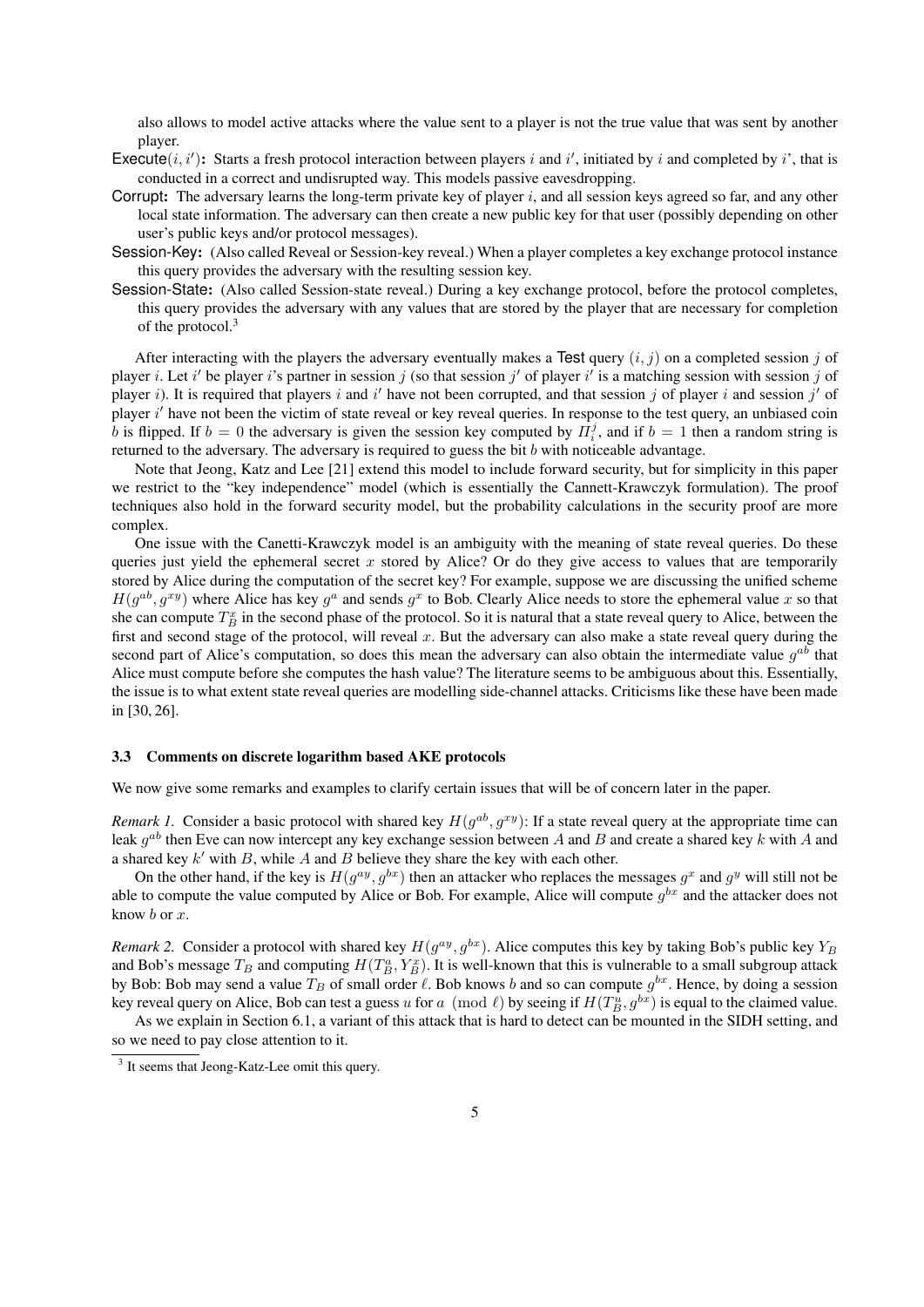*Remark 3.* A typical way to prove security is explained in general terms by Kudla and Paterson [25]. This involves a reduction to the gap-CDH problem (i.e., the CDH problem in the setting where the solver has access to a DDH oracle). The reduction inserts a CDH instance  $(g, g^b, g^x)$  into the protocol as follows: Set up a user B and set their public key to be  $g^b$ ; choose public keys for all other users so that the private keys are known to the reduction; put  $g^x$  into one of the protocol sessions between A and B; hope that B is not corrupted by the user and that the protocol session with  $g^x$ is the subject of the test query. The problem is how can the reduction answer the key reveal queries made to B, since the private key is not known to the reduction. This is done by using the fact that there should be a random oracle query of the form  $H(g^{ay}, g^{bx})$ . One can use a decision oracle to search the list of random oracle queries and identify any suitable choice as a response to the reveal query. Similar ideas are used in [26, 35]. Such a proof methodology cannot be used in our case since the decisional variant of the SIDH assumption is equivalent to the computational variant.

There is no security proof known for the MQV protocol. Krawczyk [24] gave a proof of security for HMQV in the Canetti-Krawczyk model. His security proof relies on the computational Diffie-Hellman problem (the security proof is complex and leverages the security of a certain digital signature scheme).

The NAXOS protocol is proved secure based on a gap assumption. Lee and Park [27] give a variant of the NAXOS protocol that does not require a gap assumption. They use a standard "trapdoor test" idea in their proof, but this exploits algebraic structures that are not available in the isogeny setting.

## 4 Generic constructions of AKE from IND-CCA KEMs or public key encryption

There are a number of papers that discuss generic constructions of secure authenticated key exchange from basic primitives like IND-CCA encryption/KEMs and MACs, PRFs etc. We very briefly summarise some of these papers.

The first main result is due to Bellare, Canetti and Krawczyk [3]. They show how to add "authenticators" to a non-authenticated key exchange protocol like Diffie-Hellman. The drawback is that the number of rounds increases.

There are a substantial number of papers following on from this work, and we will simply mention four of them. We do not give full details, and for simplicity blur the distinction between KEMs and public key encryption. We will use the notation  $pk_A$  as the public key for a user A and  $\text{Enc}_{pk_A}(r)$  for either IND-CCA public key encryption of a random bitstring r to A, or else the IND-CCA encapsulation of a random key r to A.

In 2009, Boyd, Cliff, Gonzlez Nieto and Paterson [4] gave a simple scheme with two message passes. Alice sends to Bob  $(A, C_A = \text{Enc}_{pk_B}(r_A))$  and Bob sends to Alice  $(B, C_B = \text{Enc}_{pk_A}(r_B))$ . Alice and Bob derive a key from the shared data  $(A, C_A, B, C_B, r_A, r_B)$ . This scheme (Protocol 1 in their paper) does not provide forward security. A second scheme (Protocol 2 in [4]) provides "(weak) forward secrecy". The second scheme runs an additional unauthenticated key exchange protocol in parallel. Both protocols provide KCI resistance.

In 2014, Li, Schäge, Yang, Bader and Schwenk [29] gave a scheme that uses Encryption and MACs and requires 5 rounds of communication. We do not describe it here.

In 2015, Fujioka, Suzuki, Xagawa and Yoneyama [11] gave a variant of the Boyd et al scheme that still only requires two rounds but now also features a "one-time" public key generated by Alice (much of the paper is about identity-based KEMs, but it seems the methods also work in the public key setting). So the protocol is: Alice sends to Bob  $(A, C_A = \textsf{Enc}_{pk_B}(r_A), pk_T)$  and Bob sends to Alice  $(B, C_B = \textsf{Enc}_{pk_A}(r_B), C_T = \textsf{Enc}_{pk_T}(r_T))$ . Alice and Bob derive a key from the shared data  $(A, C_A, B, C_B, C_T, r_A, r_B, r_T)$ .

In 2017, Guilhem, Smart and Warinschi [16] gave a three round scheme. They start with an unauthenticated key exchange protocol (such as Diffie-Hellman) that involves a message  $m_1$  from Alice to Bob and a message  $m_2$  from Bob to Alice. (This is similar to Protocol 2 in [4], which also includes an unauthenticated key exchange protocol.) Rather than exchanging  $m_1$  and  $m_2$ , these values are now encrypted using an IND-CCA secure public key encryption scheme. So Alice sends to Bob  $C_A = \text{Enc}_{pk_B}(m_1)$  and Bob sends to Alice  $C_B = \text{Enc}_{pk_A}(m_2)$ . After decrypting they computed the shared key  $k$  resulting from the unauthenticated key exchange protocol. This key  $k$  is used to derive a MAC key  $k_1$  and a session key  $k_2 = H(k, Alice, Bob)$ . Finally, Alice sends to Bob a MAC value Mac $(k_1, Alice||Bob)$ which is checked by Bob.

The above brief discussion gives a flavour of the approaches but omits many details (e.g., we have not discussed the tightness of security reductions). Please see the original papers for details. In particular, the exact security properties vary. For example, the focus in [16] is on forward security, while the focus in [11] is on key compromise impersonation (KCI) and maximal exposure attacks (MEX).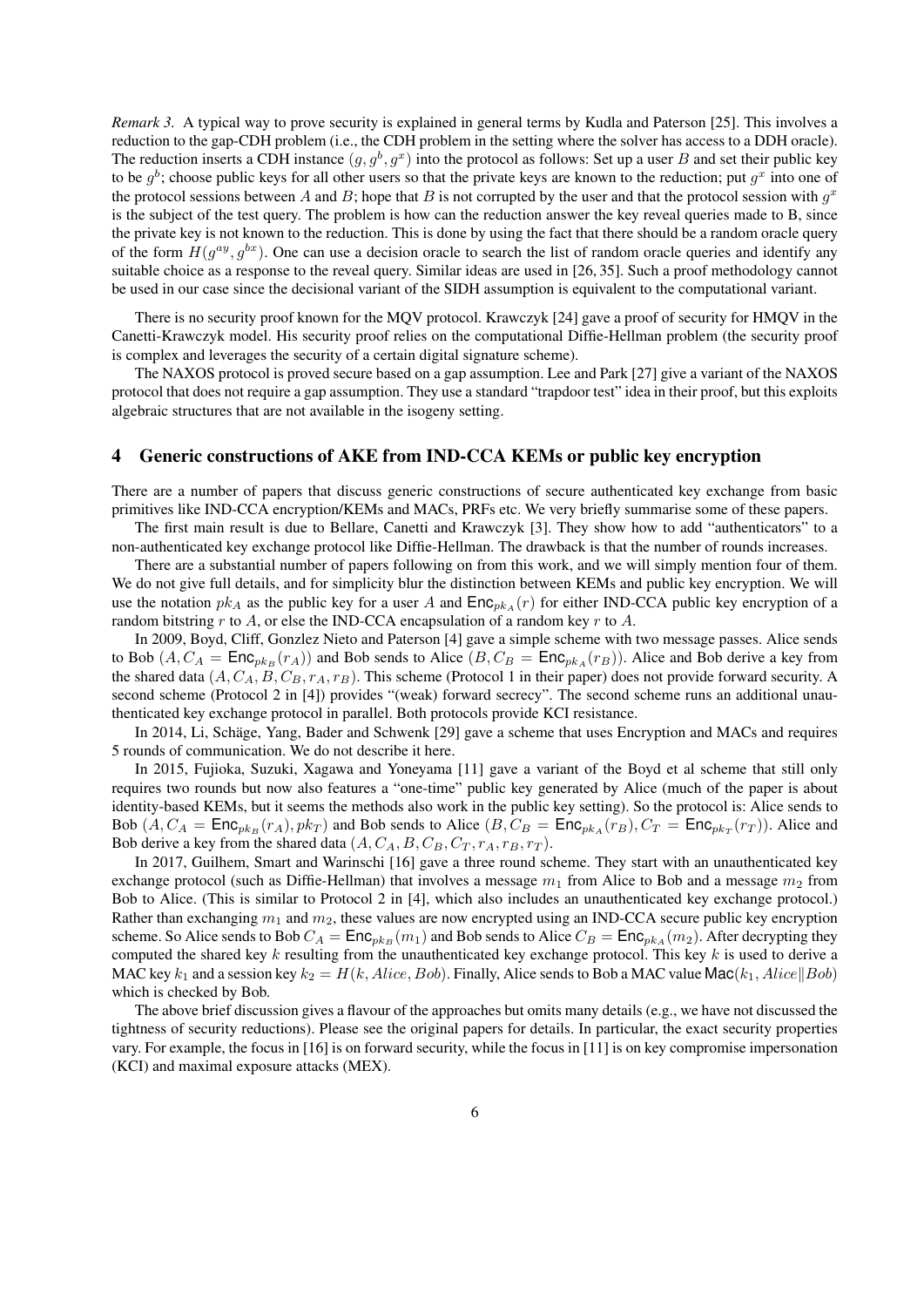## 5 Adapting generic constructions to the SIDH case

#### 5.1 IND-CCA KEM based on SIDH

One can take any of the schemes from the previous section and insert an IND-CCA secure KEM based on SIDH. The details of an IND-CCA KEM are given in the SIKE submission to the NIST PQCrypto competition (see Section 4.3.3 of [20]), and we briefly sketch it now.

The system parameters, as usual, are  $(E, P_A, Q_A, P_B, Q_B)$  and also the description of three hash functions F, G, H. The public key is  $pk_B = (E_B, \phi_B(P_A), \phi_B(Q_A))$  where  $\phi_B : E \to E_B$  is the secret isogeny of degree  $\ell_2^{e_2}$ . The secret key is an integer  $\beta$  such that  $\ker(\phi_B) = \langle P_B + [\beta]Q_B \rangle$ . The encapsulation algorithm is:

# - Chooses a random string  $m \in \{0,1\}^n$  and compute  $r = G(m, pk_B)$  where G is a hash function and  $0 \le r < \ell_1^{e_1}$ .

- Compute  $\phi_A : E \to E_A$  such that  $\ker(\phi_A) = \langle P_A + [r]Q_A \rangle$ .
- Compute  $\phi_{AB} : E_B \to E_{AB}$  such that  $\ker(\phi_{AB}) = \langle \phi_B(P_A) + [r] \phi_B(Q_A) \rangle$ .
- Compute  $c_1 = F(j(E_{AB})) \oplus m$  where F is a hash function to  $\{0,1\}^n$ .
- Output the ciphertext  $c = (E_A, \phi_A(P_B), \phi_A(Q_B), c_1)$ .
- Output the key  $K = H(m, c)$ .

The **decapsulation algorithm** of ciphertext  $c = (E_A, \phi_A(P_B), \phi_A(Q_B), c_1)$  is:

- Compute  $\phi_{BA} : E_A \to E_{BA}$  such that  $\ker(\phi_{BA}) = \langle \phi_A(P_B) + [\beta] \phi_A(Q_B) \rangle$ .
- Compute  $m' = F(j(E_{BA})) \oplus c_1$ .
- Compute  $r' = G(m', p k_B)$ .
- Compute  $\phi'_A : E \to E'_A$  such that  $\ker(\phi'_A) = \langle P_A + [r']Q_A \rangle$ .
- If  $(j(E'_A) = j(E_A)$  and  $\phi_A(P_B) = \phi'_A(P_B)$  and  $\phi_A(Q_B) = \phi'_A(Q_B)$  then output  $K = H(m', c)$ ; otherwise choose random  $s \in \{0,1\}^n$  and output  $H(s, c)$ .

Note that encapsulation requires two isogeny computations (both of degree  $\ell_1^{e_1}$ ) and decapsulation also requires two isogeny computations (the first of degree  $\ell_2^{e_2}$  and the second of degree  $\ell_1^{e_1}$ ).

#### 5.2 The transforms

Adapting the schemes by Boyd, Cliff, Gonzlez Nieto and Paterson [4] is immediate. For Protocol 1 in [4], Alice and Bob exchange random encapsulations and use the results to derive their session key. Both players perform one encapsulation and one decapsulation, so perform 4 isogeny computations in total. For Protocol 2 in [4] there is an additional SIDH key exchange protocol: Each player performs one isogeny computation to produce the message and a second isogeny computation to compute the shared key, giving 2 additional isogeny computations for each player.

Adapting the Fujioka, Suzuki, Xagawa and Yoneyama [11] scheme is relatively straightforward. The initiator Alice performs one encapsulation and also needs to generate a new SIDH public key  $pk_T$ , which involves one isogeny computation. Bob responds by performing two encapsulations. Bob also needs to decapsulate the message from Alice, while Alice needs to decap both messages from Bob. Overall, Alice performs key generation, one encapsulation and two decapsulations, which is 7 isogeny computations. Bob performs two encapsulations and one decapsulation, which is 6 isogeny computations.

The Guilhem, Smart and Warinschi [16] scheme starts with unauthenticated SIDH (so each player performs one isogeny computation to produce the message and a second isogeny computation to compute the shared key). The encryption and decryption operations add an extra 4 isogeny computations for each player. Plus there is the additional round of sending a MAC value.

We summarise these results in the following table. This shows that our protocol is more efficient than the protocols obtained by applying the generic solutions. However, a more careful analysis would compare the precise security properties of these protocols.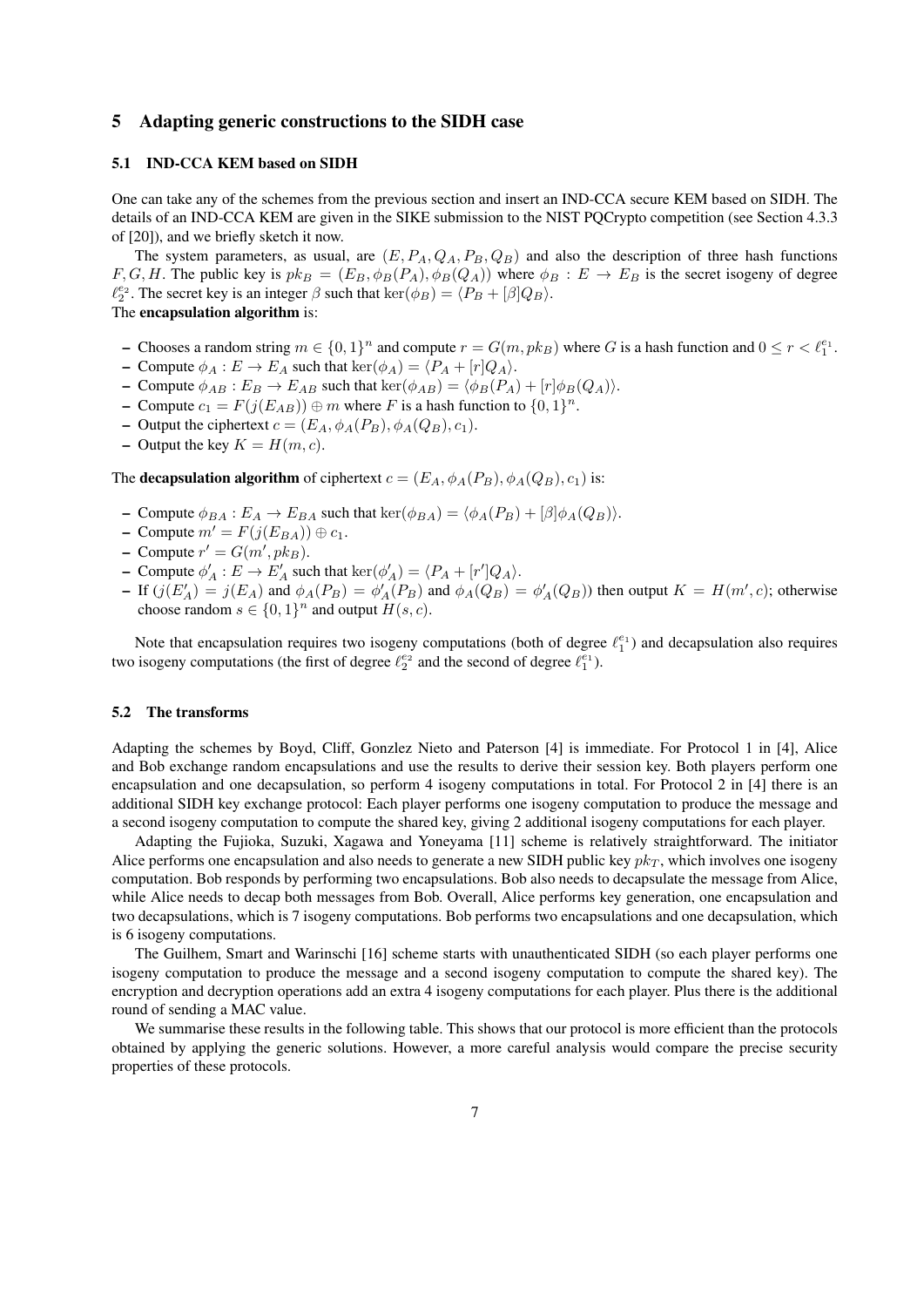| Authors            |     | One-round Total message flows Initiator # isog Responder # isog |  |
|--------------------|-----|-----------------------------------------------------------------|--|
| Boyd et al. P1 Yes |     |                                                                 |  |
| Boyd et al. P2 Yes |     |                                                                 |  |
| Fujioka et al. No  |     |                                                                 |  |
| Guilhem et al. No  |     |                                                                 |  |
| This work          | Yes |                                                                 |  |

Table 1. Comparison of generic AKE protocols from public key encryption or KEMS, and our proposal from Section 7.1. Recall that "one-round" means that Alice and Bob can send their messages simultaneously. The table lists the number of isogeny computations. The final row is for our scheme in Section 7, which requires 3 isogeny computations by each player, unless the long-term secret value  $j(E_{AB})$  is stored locally, in which case only 2 isogeny computations are required by each player.

## 6 Adapting non-generic constructions to the SIDH case

The most immediate problem, if one wants to adapt previous work to the SIDH case, is the lack of a ring structure "in the exponent". A protocol like MQV involves computations like  $T_A Y_A^U$ , which evaluate to  $g^{x+aU}$ . With isogenies we do not have such a rich suite of operations (this, by the way, is also the primary obstacle to having an efficient public key signature scheme based on isogenies). Hence, we have to ignore complex protocols like MQV and study simpler ones like the "unified" scheme [2], Jeong, Katz and Lee [21], and NAXOS [26].

Further issues arise in the security proofs. The constrained algebraic structure prohibits random-self-reductions, self-correctors, trapdoor tests and other tools that are often used in security proofs for AKE schemes. There is no gap assumption available, since there is a reduction from the search variant of SIDH to the decisional variant. Hence, most of the proof techniques in previous work go out the window.

Even worse, as we explain in the next subsection, there are schemes that would be secure in the discrete logarithm setting but whose SIDH variants are insecure!

#### 6.1 Adaptive attack

One of the most serious issues with SIDH using static keys is the adaptive attack from Galbraith, Petit, Shani and Ti [13]. Suppose a protocol involves Bob computing a curve  $E_{BX}$  where  $E_B = E/G_B$  is a fixed public key and  $E_X$ is an ephemeral value sent by Alice. It is shown in [13] how a malicious Alice can send  $(E_X, R', S')$ , where R' and  $S'$  are specially chosen points that differ from the protocol specification, in such a way that Alice can gradually learn Bob's long-term secret. The attack is undetectable by Bob (there is no way for Bob to tell whether the points  $R'$  and  $S'$  are the correct points to be sent by Alice) without performing an additional round of computation (as mentioned by Kirkwood et al [23]). The attack is symmetric: Bob can also mount a similar attack on Alice if she is computing a key of the form  $E_{AY}$ .

For future reference we recall the details of the attack in the context where Bob has a long term public key  $E_B = E / \langle P_B + \beta Q_B \rangle$ , where  $P_B, Q_B$  are points of order  $\ell_2^{e_2}$  and  $0 \le \beta < \ell_2^{e_2}$  Let  $\phi_X : E \to E_X$  be Alice's isogeny and let  $R = \phi_X(P_B)$  and  $S = \phi_X(Q_B)$ . Bob computes his kernel by computing the point  $R + [\beta]S$ . Alice's attack learns Bob's key "bit-by-bit" (really "coefficient by coefficient" in the base  $\ell_2$  representation). Suppose, for step i of the attack, that Alice knows an integer  $K_i$  with  $0 \le K_i < \ell_2^i$  such that  $\beta = K_i + \ell_2^i z$  for some unknown z. Let  $z_0 \in \{0, 1, \ldots, \ell_2 - 1\}$  be a guess for  $z \pmod{\ell_2}$ . The attack allows to determine whether the guess  $z_0$  is correct. The attack is to choose  $R' = R + [-\ell_2^{m-1-i}K_i - \ell_2^{m-1}z_0]S$  and  $S' = [1 + \ell_2^{m-i-1}]S$  and to send  $(E_X, R', S')$  to Bob. Bob computes

$$
R' + [\beta]S' = (R + [\beta]S) + [-\ell_2^{m-1-i}K_i - \ell_2^{m-1}z_0 + \ell_2^{m-i-1}(K_i + \ell_2^i z)]S
$$
  
=  $(R + [\beta]S) + [(z - z_0)\ell_2^{m-1}]S$ 

which generates the correct kernel if  $z \equiv z_0 \pmod{\ell_2}$  and generates a different kernel otherwise. Note that Alice can compute a curve isomorphic to  $E_X/\langle R + [\beta]S \rangle$  by computing  $E_B/\langle P'_A + [\alpha]Q'_A \rangle$ , where  $\alpha$  is her ephemeral key. By making a key reveal query (or interacting with the corresponding session) Alice can determine which of these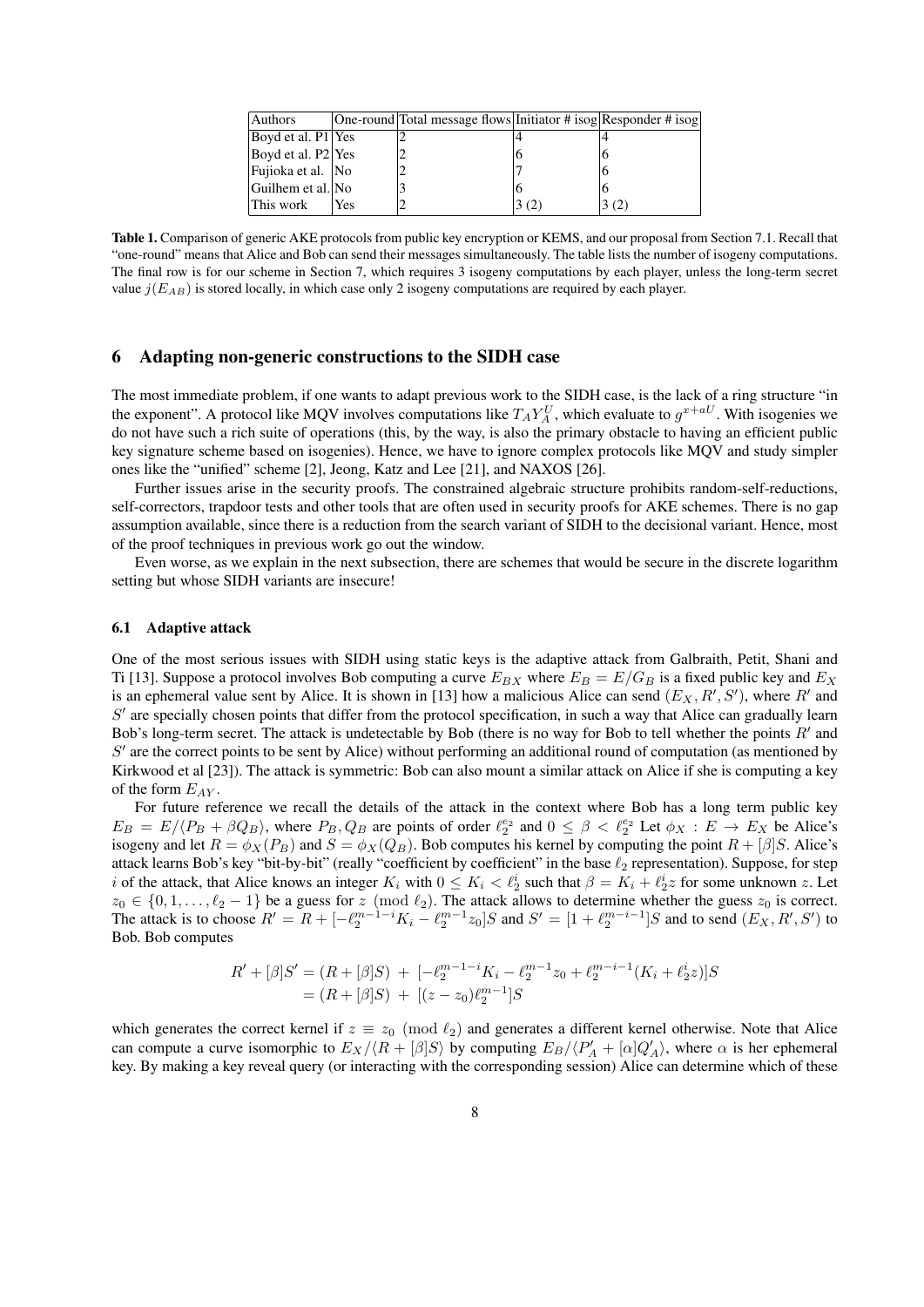two cases occurs. It follows that after at most  $(\ell_2 - 1)e_2$  malicious interactions with Bob, Alice has learned Bob's long-term key.

The actual attack uses a further scaling of the points, to prevent the attack from being detected by using the Weil pairing. We refer to [13] for the details. The issue is that there is no way for Bob to know that he is the victim of this attack, apart from an additional round of communication and verification of Alice's ephemeral key.

In the classical discrete logarithm setting then it is perfectly reasonable to have a key exchange protocol that allows Alice and Bob to compute a shared key  $H(g^{ay}, g^{bx})$ . But this attack shows that for a SIDH protocol with shared a key  $H(j(E_{AY}), j(E_{BX}))$  then a malicious Bob (who knows the private key for  $E_B$ ) would be able to learn Alice's long-term key.

One of our contributions is to explain a new way to secure against such an attack (see Section A.3).

## 7 SIDH variant of the Jeong-Katz-Lee protocol

One problem with SIDH in the multi-user setting, already mentioned earlier, is the requirement to have public keys to both initiate and respond to key exchange sessions (the "three body problem"). Similar issues arise in the work of LeGrow [28]. Hence we are going to be encumbered with a larger public key than considered in most other works on SIDH.

Set system parameters  $(E, P_1, Q_1, P_2, Q_2)$  as in Section 2, so that  $P_i$  and  $Q_i$  have order  $\ell_i^{e_i}$  for  $i = 1, 2$  and  $\ell_1^{e_1} \approx \ell_2^{e_2} \approx 2^{\lambda}$  where  $\lambda$  is the security parameter.

A user A generates a public key as follows: Choose a secret  $a_1$  such that  $0 \le a_1 < \ell_1^{e_1}$  and generate kernel  $G_{A,1}$  of order  $\ell_1^{e_1}$  from point  $P_1 + [a_1]Q_1$ . Similarly choose a secret  $a_2$  such that  $0 \le a_2 < \ell_2^{e_2}$  and generate kernel  $G_{A,2}$  of order  $\ell_2^{e_2}$  from point  $P_2 + [a_2]Q_2$ . The user's key is a tuple  $(E_{A,1}, P_{A,1}, Q_{A,1}, E_{A,2}, P_{A,2}, Q_{A,2})$  where  $E_{A,1} = E/G_{A,1}$  and  $P_{A,1} = \phi_{A,1}(P_2), Q_{A,1} = \phi_{A,1}(Q_2)$  etc.

Essentially,  $E_{A,1}$  is used when initiating a key exchange session and  $E_{A,2}$  is used when responding to a session.

#### 7.1 SIDH-AKE Protocol

This protocol is based on the Jeong, Katz and Lee [21] scheme TS2. When **Alice initiates** a session of the protocol she performs these operations:

- Chooses  $0 \le x < \ell_1^{e_1}$  and sets  $S_X = P_1 + [x]Q_1$ , sets  $G_X = \langle S_X \rangle$  and computes  $\phi_X : E \to E_X = E/G_X$ .
- Chooses session identifier sid. To be able to apply the Jeong, Katz and Lee proof we must define sid to be the triple  $(E_X, \phi_X(P_2), \phi_X(Q_2))$  (which is already being sent by Alice and so sid is implicit at this stage).
- Sends (Alice, Bob, sid,  $E_X$ ,  $P'_2 = \phi_X(P_2)$ ,  $Q'_2 = \phi_X(Q_2)$ ) to Bob.
- Saves  $x, j(E_X)$  in protected temporary storage.

On receipt of (Alice, Bob,  $\text{sid} = (E_X, P'_2, Q'_2)$ ) Bob does:

- Checks that  $E_X$  is a supersingular elliptic curve over  $\mathbb{F}_{p^2}$  and that  $P'_2, Q'_2$  are independent points on  $E_X$  of order  $\ell_2^{e_2}.$
- (These checks require significant overhead, though are less costly than actually computing an  $\ell_2^{e_2}$ -isogeny. We refer to Section 9 of Costello, Longa and Naehrig [7] and also [13] for details about validation.)
- Chooses  $0 \le y < \ell_2^{e_2}$  and sets  $S_Y = P_2 + [y]Q_2$ , sets  $G_Y = \langle S_Y \rangle$  and computes  $\phi_Y : E \to E_Y = E/G_Y$ .
- Sends (Alice, Bob, sid,  $E_Y$ ,  $P'_1 = \phi_Y(P_1)$ ,  $Q'_1 = \phi_Y(Q_1)$ ) to Alice. Note that since  $\text{sid} = (E_X, \phi_X(P_2), \phi_X(Q_2))$  this means Bob's communication to Alice is roughly twice as long as Alice's communication to Bob.
- Computes  $G_{XY} = \langle P_2' + [y]Q_2' \rangle$  and  $E_{XY} = E_X/G_{XY}$ .
- Looks up Alice's public key  $(E_{A,1}, P_{A,1}, Q_{A,1})$ , verifies her certificate, looks up his long-term private key  $b_2$  from secure storage and computes  $G_{AB} = \langle P_{A,1} + [b_2]Q_{A,1} \rangle$  and  $E_{AB} = E_{A,1}/G_{AB}$ .
- Computes the session key

$$
k = H(\text{Alice}, \text{Bob}, j(E_X), P'_2, Q'_2, j(E_Y), P'_1, Q'_1, j(E_{XY}), j(E_{AB})).
$$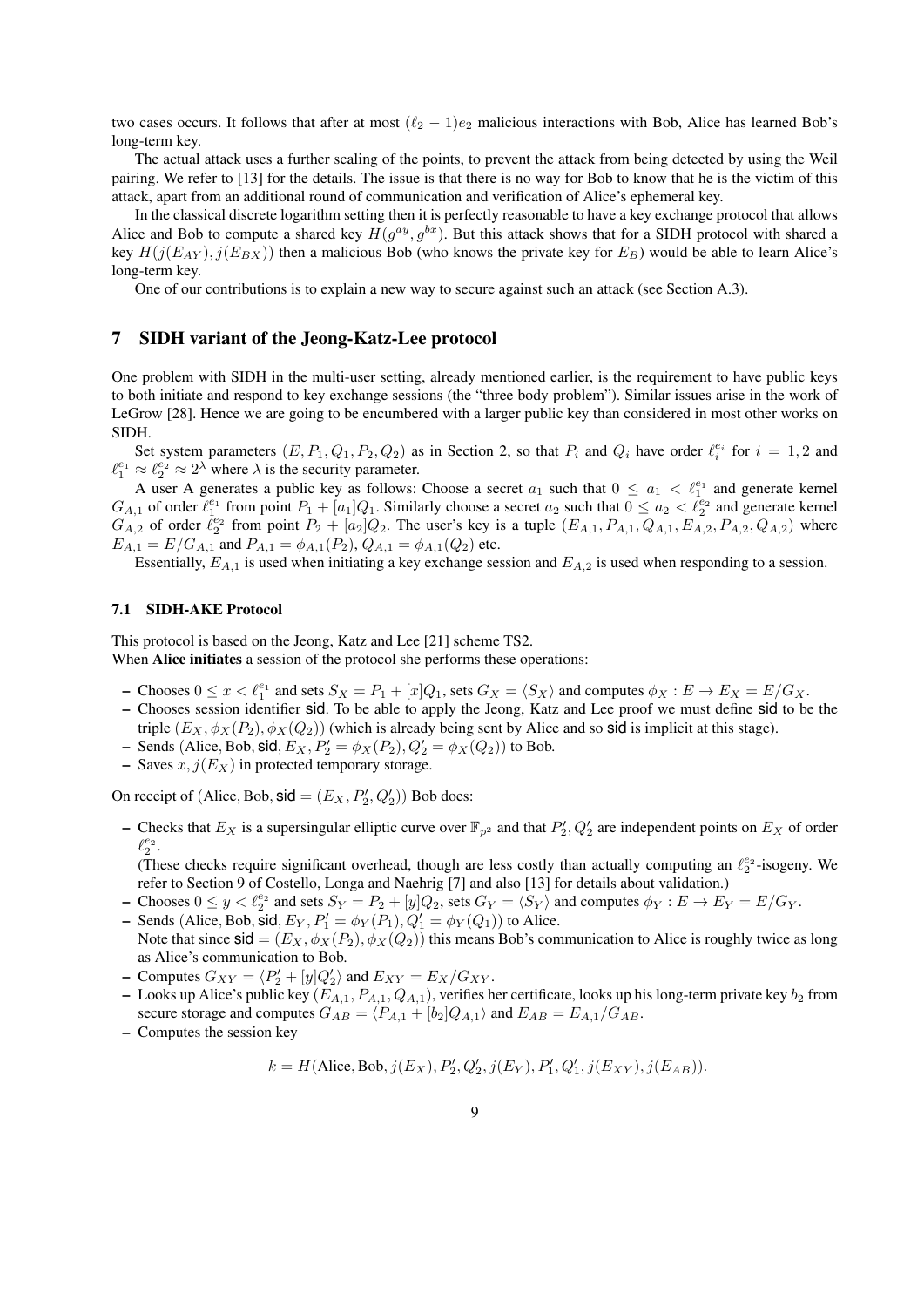– Flushes his working storage.

On receipt of (Alice, Bob, sid,  $E_Y$ ,  $P'_1$ ,  $Q'_1$ ) Alice completes the protocol as follows:

- Checks that  $E_Y$  is a supersingular elliptic curve over  $\mathbb{F}_{p^2}$  and that  $P'_1, Q'_1$  are independent points on  $E_Y$  of order  $\ell_1^{e_1}.$
- Retrieves  $x, j(E_X)$  from temporary storage associated with sid and computes  $G_{XY} = \langle P_1' + [x]P_2' \rangle$  and  $E_{XY} =$  $E_Y/G_{XY}$ .
- Looks up Bob's public key  $(E_{B,2}, P_{B,2}, Q_{B,2})$ , verifies his certificate, looks up her long-term private key  $a_1$  from secure storage and computes  $G_{AB} = \langle P_{B,2} + [a_1]Q_{B,2} \rangle$  and  $E_{AB} = E_{B,2}/G_{AB}$ .
- Computes the session key

$$
k = H(\text{Alice}, \text{Bob}, j(E_X), P'_2, Q'_2, j(E_Y), P'_1, Q'_1, j(E_{XY}), j(E_{AB})).
$$

– Flushes her working storage.

The correctness of the protocol is easily verified, based on the correctness of the Jao-De Feo SIDH concept.

Note that compression techniques can be used to reduce the bandwidth of triples such as  $(E_X, P'_2, Q'_2)$ , and the input to the hash computation should also use the compressed representation.

The computation costs are easily estimated. Alice and Bob need one isogeny each to create their protocol message, and two isogenies each to compute the curves  $E_{XY}$  and  $E_{AB}$ . If Alice and Bob are in regular contact then  $j(E_{AB})$ could be cached, in which case the "online" cost is just two isogenies (though we need to take into account the risk of leakage of this long-term secret, as discussed in Remark 1). This explains the numbers given in Table 1 earlier.

One of the features of the design is to include the term  $j(E_{XY})$ . This provides forward security: if a player's longterm private key is obtained by an attacker, previous session keys are still secure since an attacker cannot compute  $E_{XY}$  when given  $E_X$  and  $E_Y$ .

#### 7.2 Key validation

The security of our scheme depends on public keys being correctly and honestly formed. Hence Alice needs to prove to the PKI that her key is correctly formed. In this section we provide two simple ways to do this.

Alice's key is a tuple  $(E_{A,1}, P_{A,1}, Q_{A,1}, E_{A,2}, P_{A,2}, Q_{A,2})$ . Here  $E_{A,1} = E/G_{A,1}$  for a group  $G_{A,1}$  of order  $\ell_1^{e_1}$ and  $P_{B,1} = \phi_{A,1}(P_1)$  etc. Also  $E_{A,2} = E/G_{A,2}$  for a group  $G_{A,2}$  of order  $\ell_2^{e_2}$  and  $P_{A,2} = \phi_{A,2}(P_2)$  etc. The PKI needs to verify that everything is correctly constructed. So it must be the case that each curve is correctly formed as the image of an isogeny of the correct degree, and it must be the case that the points  $P_{A,1}, Q_{A,1}, P_{A,2}, Q_{A,2}$  are the correct images of the points on the base curve.

The first solution, which is too inefficient, is using a "cut and choose" protocol: Alice runs her key generation algorithm k times (say,  $k = 2^{20}$ ) to generate tuples  $(E_A^{(i)})$  $P_{A,1}^{(i)}, P_{A,1}^{(i)}, Q_{A,1}^{(i)}, E_{A,2}^{(i)}, P_{A,2}^{(i)}, Q_{A,2}^{(i)}$  for  $1 \le i \le k$ . She then uploads all tuples to the PKI. The PKI then chooses one of them to be Alice's public key and then asks Alice to reveal the private key for all  $k - 1$  remaining tuples. The PKI then checks that all  $k - 1$  keys are correctly formed. The probability that Alice can successfully cheat this protocol is  $1/k$ .

The second, and much more efficient, solution is to use an interactive protocol similar to the zero-knowledge proof of identity in Section 3.1 of [9]: To prove knowledge of an isogeny  $\phi : E \to E_A$  of degree d such that  $\phi(P_i) = R_i$ for  $1 \leq i \leq t$ , the prover chooses a subgroup  $G \subseteq E$  of order d' coprime to d and the order of the points  $P_i$ . The prover constructs isogenies  $\rho : E \to \mathcal{E}$  and  $\psi : E_A \to \mathcal{E}_A$  with  $\ker(\rho) = G$  and  $\ker(\psi) = \phi(G)$ . The prover sends  $(\mathcal{E}, \mathcal{E}_A)$  and  $\rho(P_i)$  and  $\psi(R_i)$  to the verifier. The verifier sends a bit b. If  $b = 0$  the prover responds with G and  $\phi(G)$ , while if  $b = 1$  the prover responds with  $\rho(\ker(\phi))$ . The verifier checks the consistency of the prover's responses. The probability Alice can cheat one round of this protocol is  $1/2$ . By repeating this argument the verifier becomes convinced of the validity of the prover's key (one needs to be careful to choose G from a fixed subgroup  $E[n]$  to prevent leaking too much information).

An interesting problem for future research would be to consider other solutions.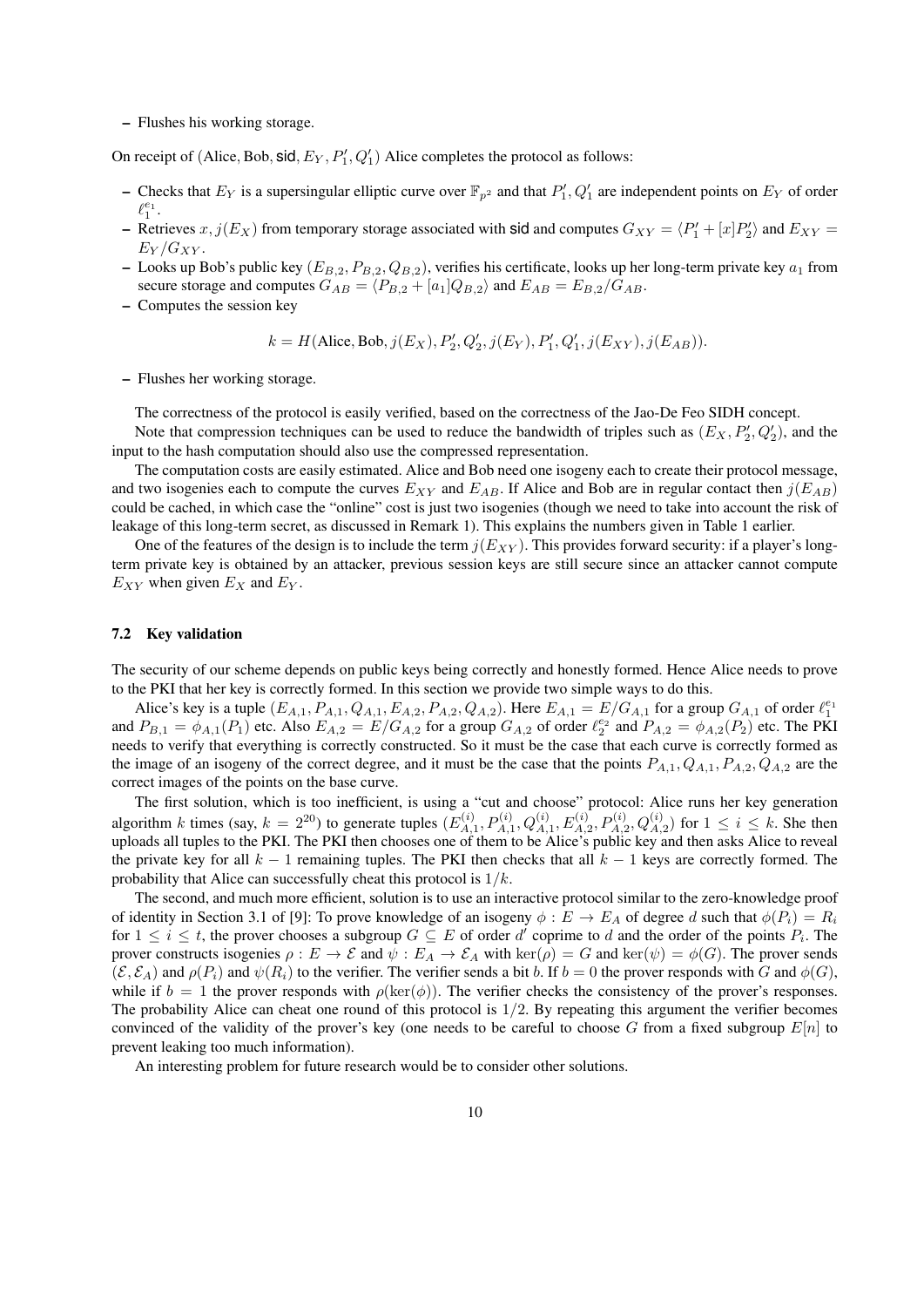#### 7.3 Formal Security analysis

We closely follow the security proof of Section 4.2 of Jeong, Katz and Lee [21]. A key property of their approach is that the session identifier sid includes the values  $E<sub>X</sub>$  and  $E<sub>Y</sub>$  so that by definition a matching session must involve the correct values  $E_X$  and  $E_Y$  selected by the players during their protocol execution, and so has not been tampered with. This aspect of the protocol design basically implies that there can be no man-in-the-middle attack, since any change to the protocol messages does not lead to a matching session. The proof in [21] exploits random-self-reduction of CDH tuples, which is not available in our setting, and so the reduction in the SIDH case is even less tight than the result in [21]. We specify that the session state reveal query only returns the ephemeral values x or y, and not other intermediate values such as  $j(E_{AB})$ , hence the issue of Remark 1 is avoided in the security proof.

Theorem 1. *Suppose Problem 1 is hard. Then, in the random oracle model, the SIDH-AKE Protocol is a secure authenticated key exchange protocol in the Canetti-Krawczyk model.*

*Proof.* Let A be an adversary to the SIDH-AKE protocol in the Canetti-Krawczyk model that succeeds with noticeable advantage. Let there be n users in the system. Let  $m$  be an upper bound for the number of sessions participated in by each player i. Note that n and m are polynomial in the security parameter.

The proof proceeds in two stages. The first stage is to show that any successful adversary must make a random oracle query of a certain form with noticeable probability. The second stage is to give a simulation of the protocol such that when the adversary makes the specific query then a challenge SIDH instance is solved.

**Stage one:** The adversary chooses some player  $(i, j)$  as the object of the Test query. This means that this player is not the object of a Corrupt or Session-State or Session-Key query and that it has completed the protocol and has a matching partner session that is also not the object of a Corrupt or Session-State or Session-Key query. Let  $\text{sid} = (j(E_X), P'_1, Q'_2, j(E_Y), P'_1, Q'_1)$  be the session identifier for this matching session and let  $E_A$  and  $E_B$  be the public keys for players  $i$  and  $j$  respectively. We define two events:

 $q_1$  is the event that there are two non-partnered protocol instances  $\Pi_i^j$  and  $\Pi_k^l$  with the same session identifier.

 $q_2$  is the event that there is a query to the random oracle of the form  $H(A, B, \text{sid}, j(E_{XY}), j(E_{AB}))$ .

Since each player generates a fresh ephemeral key, the probability in any given instance that the player generates any specific curve E that has been already used by another player is at most  $1/2^{\lambda}$  (where  $\lambda$  is the security parameter). Since there are at most nm sessions in total there are at most  $(mn)^2$  possible pairs of conflicts to avoid, and so  $Pr(q_1) \leq (nm)^2/2^{\lambda}.$ 

We now prove that if A succeeds in the Test query with noticeable advantage then  $Pr(q_2)$  is noticeable. Let b be the hidden bit in the security game played by  $A$ , and  $b'$  the bit output by  $A$ . The probability distribution is over the choices made by A and the simulation. The advantage  $Adv(A)$  of A is

$$
|\Pr(b = b') - \frac{1}{2}| = |\Pr(b = b' \land q_1) + \Pr(b = b' \land \bar{q_1}) - \frac{1}{2}|
$$
  
=  $|\Pr(b = b'|q_1) \Pr(q_1) + \Pr(b = b' \land \bar{q_1} \land q_2)$   
+  $\Pr(b = b' \land \bar{q_1} \land \bar{q_2}) - \frac{1}{2}|$   
=  $|\Pr(b = b'|q_1) \Pr(q_1) + \Pr(b = b'|\bar{q_1} \land q_2) \Pr(\bar{q_1} \land q_2)$   
+  $\Pr(b = b'|\bar{q_1} \land \bar{q_2}) \Pr(\bar{q_1} \land \bar{q_2}) - \frac{1}{2}|.$ 

Now,  $Pr(b = b' | \bar{q_1} \wedge \bar{q_2}) = \frac{1}{2}$  since if H is never queried on the value of the test query, and if there is no way to get access to the corresponding key via a session key reveal query, then there is no information about the hidden bit b. For brevity define  $\alpha = \Pr(q_1)$  and  $\beta = \Pr(\bar{q_1} \wedge q_2)$ . Then

$$
\Pr(\bar{q_1} \land \bar{q_2}) = 1 - \alpha - \beta.
$$

Hence, the advantage can be written as

$$
|\Pr(b = b'|q_1)\alpha + \Pr(b = b'|\bar{q_1} \wedge q_2)\beta + \frac{1}{2}(1 - \alpha - \beta) - \frac{1}{2}|
$$
  
= 
$$
|\Pr(b = b'|q_1)\alpha + \Pr(b = b'|\bar{q_1} \wedge q_2)\beta - \frac{1}{2}(\alpha + \beta)|
$$
  

$$
\leq \frac{1}{2}(\alpha + \beta).
$$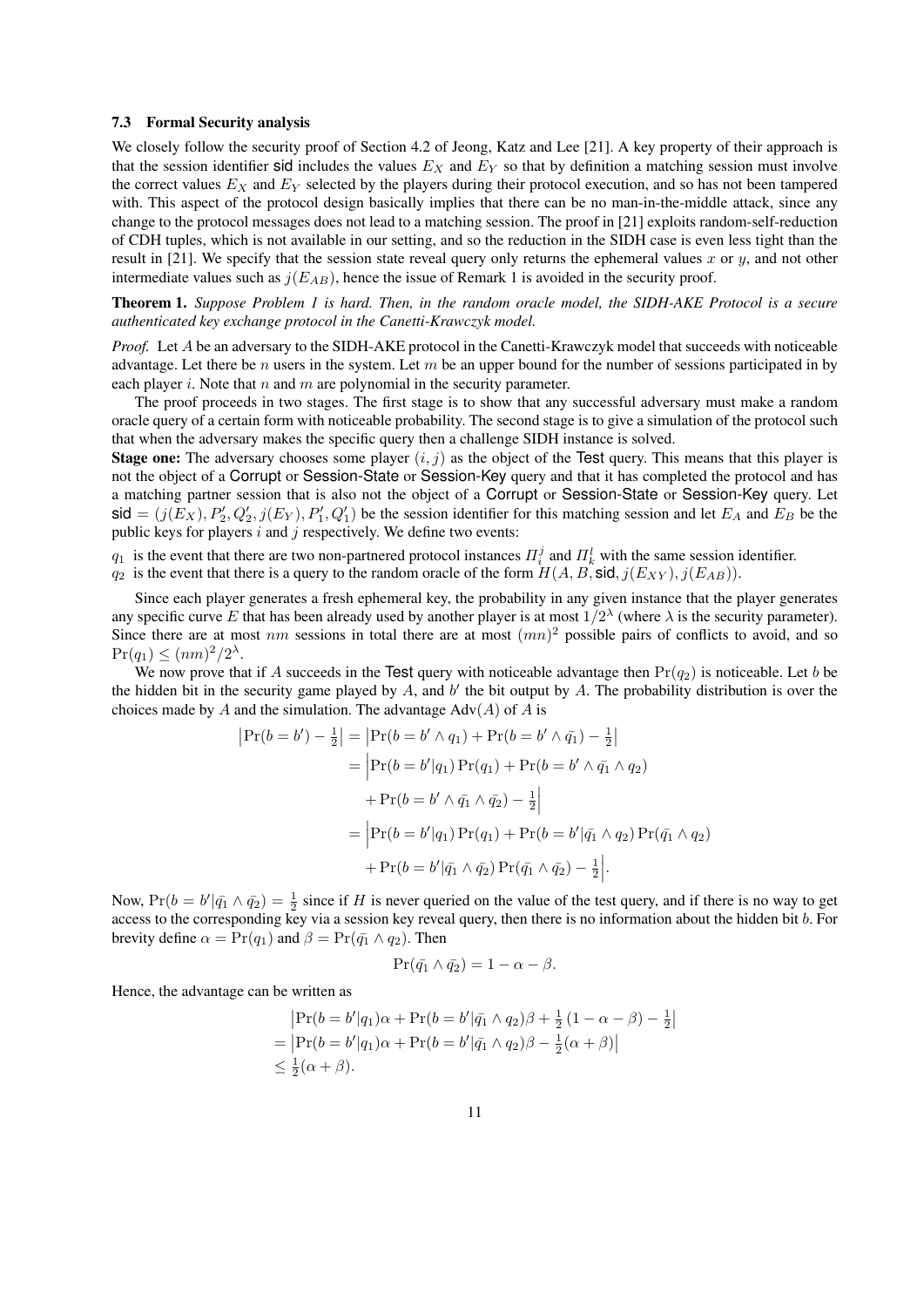It follows that  $Pr(q_2) \ge \beta \ge 2Adv(A) - \alpha \ge 2Adv(A) - (nm)^2/2^{\lambda}$  and so is noticeable.

**Stage two:** Let  $(E, P_1, Q_1, P_2, Q_2, E_X, P'_2, Q'_2, E_Y, P'_1, Q'_1)$  be a challenge instance of Problem 1. We will construct a simulator that uses A to solve this problem instance (in other words, computes  $j(E_{XY})$  where  $E_X = E/G_X$ ,  $E_Y = E/G_Y$  and  $E_{XY} \cong E/\langle G_X, G_Y \rangle$ ).

The simulation begins with the simulator creating n users i for  $1 \le i \le n$  and public keys for them. The simulator generates public keys correctly and knows the corresponding private keys. The simulator randomly chooses two users  $i_0$  and  $i'_0$ . The simulator randomly chooses session  $1 \le j_0 \le m$  for user  $i_0$ , and session  $1 \le j'_0 \le m$  for user  $i'_0$ . The simulator is hoping that session  $j_0$  of player  $i_0$  will match session  $j'_0$  of player  $i'_0$ , and that the test query will be applied to either the  $j_0$ -th session of player  $i_0$  or the  $j'_0$ -th session of player  $i'_0$ .

The simulation handles random oracle queries in the usual way: On input u the simulation checks whether  $H(u)$ has already been queried and, if not, uniformly chooses a binary string  $h \in \{0,1\}^l$  and returns h and adds  $(u,h)$  to the table of random oracle values.

We now explain how to handle the queries required in the Canetti-Krawczyk model.

- Initiate(i, i'): Let j be the next available session for player i. If  $(i, j) = (i_0, j_0)$  then the output is  $(E_X, P'_2, Q'_2)$ , coming from the challenge SIDH instance. If  $(i, j) \neq (i_0, j_0)$  then a fresh value  $0 \leq x < \ell_1^{e_1}$  is chosen (and stored) and  $\phi_X$  and  $E_X = E/(P_1 + [x]Q_1)$  are constructed and the output is the correctly formed triple  $(E_X, P'_2, Q'_2)$  as in the protocol.
- Send $(i, j, M)$ : If  $(i, j) = (i'_0, j'_0)$  then the output is  $(E_Y, P'_1, Q'_1)$  from the challenge SIDH instance and no computation is performed (a key is not computed). If  $(i, j) = (i_0, j_0)$  then do nothing (again, no key is computed). Otherwise, execute the protocol appropriately, using the private key and ephemeral keys that are known to the player in this protocol instance (in particular, do not perform any further computations if  $M$  is not a bitstring that satisfies the validity checks of the protocol).
- Execute $(i, i')$ : Determine the next available sessions j and j' for players i and i' respectively. Then run the Initiate and Send algorithms as just explained. In particular, if  $(i, j) = (i_0, j_0)$  and  $(i', j') = (i'_0, j'_0)$  then the protocol messages come from the challenge SIDH instance.
- Corrupt $(i)$ : Output the long-term private key of user i, together with all session keys for completed sessions up to this point in the game. Note that the private keys can always be output by the simulation. The session keys are handled as in the next item.
- Session-Key $(i, j)$  If  $(i, j) \neq (i_0, j_0), (i'_0, j'_0)$  then the simulator knows all the relevant ephemeral information of player i and so can compute the relevant elliptic curves and perform a hash query and hence return the correct key

$$
H(A, B, j(E_X), P'_2, Q'_2, j(E_Y), P'_1, Q'_1, j(E_{XY}), j(E_{AB})).
$$

Note that this is true even if the values sent to player  $i$  by the Send query have been maliciously chosen.

We are assuming the Session-Key query is not made on the values  $(i_0, j_0)$  or  $(i'_0, j'_0)$ . If it is then we just respond with a randomly chosen binary string in  $\{0, 1\}^l$ .

Session-State $(i, j)$  If  $(i, j) \neq (i_0, j_0), (i'_0, j'_0)$  then returns the ephemeral value x used to generate  $E_X$  (respectively y to generate  $E_Y$ ). We are assuming the Session-State query is not made on the values  $(i_0, j_0)$  or  $(i'_0, j'_0)$ .

We are hoping that the Test query will be made on the instance  $\Pi_{i_0}^{j_0}$  or  $\Pi_{i'_0}^{j'_0}$  in the correct matching session, and that the adversary makes a random oracle query of the form  $H(A, B, \text{sid}, j(E_X), j(E_Y), j(E_{XY}), j(E_{AB}))$ . The simulator looks up in the random oracle table all values of the form  $(A, B, j(E_X), *, j(E_Y), *, u, j(E_{AB}))$ , chooses one of them at random, and outputs the value  $u$ . This completes the description of the simulator.

We now discuss the correctness of the simulation in the random oracle model. All functions are correctly computed except for those involving  $\Pi_i^j$  with  $(i, j) = (i_0, j_0)$  or  $(i'_0, j'_0)$ . The only way the simulation cannot be perfect is if there is a conflict in the responses to the random oracle queries. This can happen in two ways. Either the ephemeral values  $E_X$  and  $E_Y$  are repeated (so a sid is repeated), or a query is made of the form  $H(A, B, \text{sid}, j(E_X), j(E_Y), j(E_{XY}), j(E_{AB}))$ where these are the specific values arising in the Test query as above. The former event is  $q_1$  and we have already shown it is negligible. The latter event is  $q_2$ , and we have shown in stage one of the proof it is noticeable if the advantage of  $A$  is noticeable. However, this is the event we are looking for, so the potential failure of the simulation is no longer a concern at this point.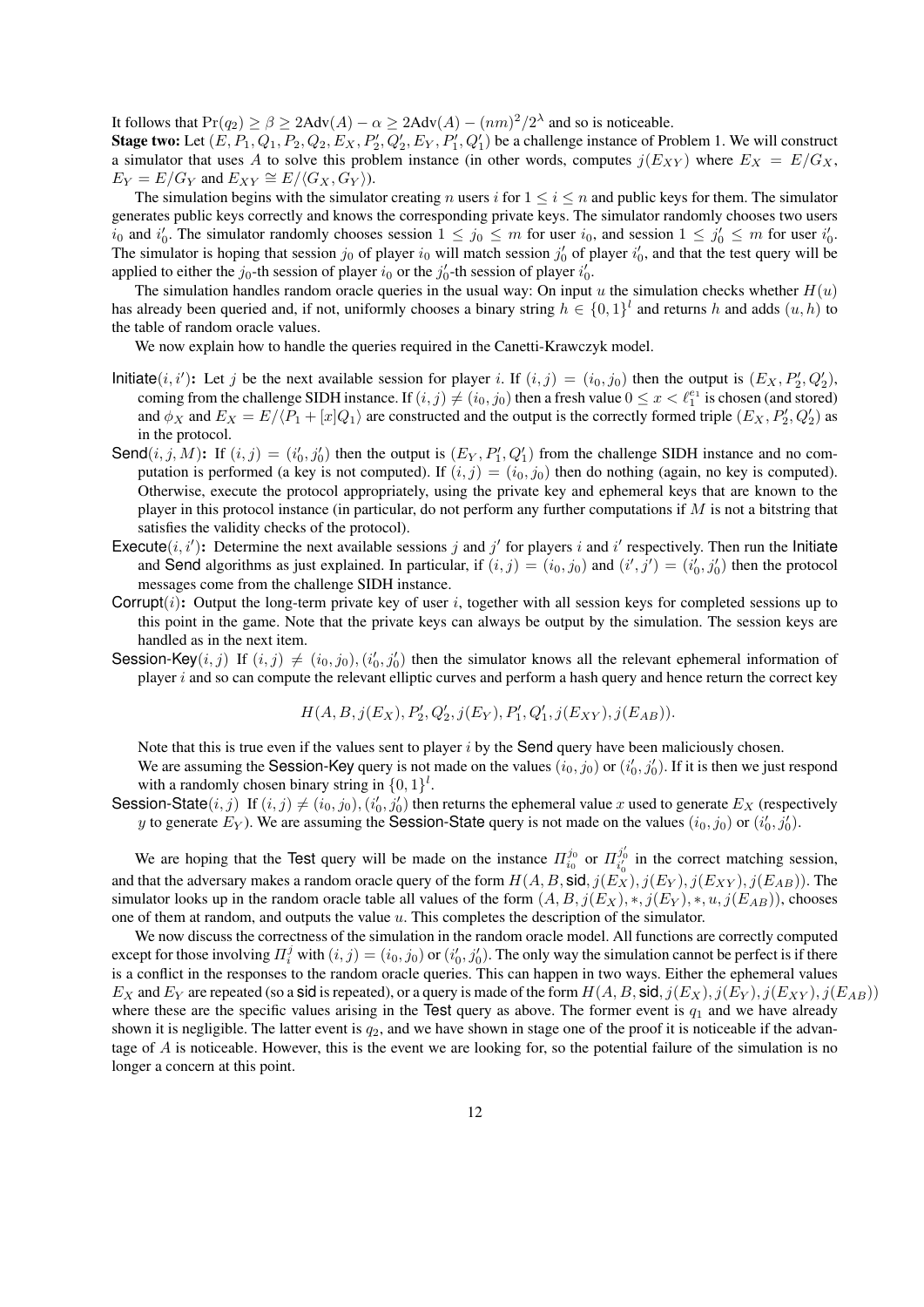Finally, we discuss the success probability of the simulator to solve the SIDH instance. With probability at least  $1/(mn)$  the Test query is made on either the instance  $\Pi_{i_0}^{j_0}$  or  $\Pi_{i'_0}^{j'_0}$ . With probability at least  $1/(mn)$  the partner of this instance is the other one desired by the simulation. Hence, with probability at least  $1/(mn)^2$  we are in the setting that the simulator is hoping for.<sup>4</sup> Now the adversary plays the game and, as already noted, makes the desired hash query with noticeable probability. The simulation outputs one of the values from the list of hash inputs of the correct form (there are only polynomially many such entries). Hence, the simulation succeeds with noticeable probability.  $\Box$ 

## 8 Other SIDH-AKE Protocols

As already discussed, one can get post-quantum secure AKE from SIDH by signing the protocol messages with a post-quantum secure digital signature scheme, such as a hash-based signature scheme. We leave the analysis of such protocols for future work.

One can also consider the TS3 scheme from Section 4.3 of Jeong, Katz and Lee [21].<sup>5</sup> In this scheme Alice has SIDH public key  $(E_{A,1}, P_{A,1}, Q_{A,1}, E_{A,2}, P_{A,2}, Q_{A,2})$  and Bob has a public key  $(E_{B,1}, P_{B,1}, Q_{B,1}, E_{B,2}, P_{B,2}, Q_{B,2})$ . Knowing each other's public keys, Alice and Bob can agree on a static shared session key  $E_{AB}$  (where Alice, as initiator, uses  $E_{A,1}$  and Bob as responder uses  $E_{B,2}$ ). From this they derive a MAC key k by applying a hash function or strong extractor. The protocol is then for Alice to send to Bob  $(E_X, P'_2, Q'_2, \tau_A = \mathsf{Mac}_k(E_X, P'_2, Q'_2))$  and for Bob to check the MAC and respond with  $(E_Y, P'_1, Q'_1, \tau_A = \text{Mac}_k(E_Y, P'_1, Q'_1)$ ). The shared key is  $j(E_{XY})$ .

The security proof of the TS3 protocol is long and complex (see the full version of [21] for the corrected version). It also relies on random-self-reduction of DDH tuples, which we do not have. Once again, we leave for future work a full analysis of this protocol in the SIDH setting.

In Appendix A we give another SIDH-AKE protocol. The shared key for this protocol is of the form  $H(j(E_{AY}))$ ,  $j(E_{BX})$ ,  $j(E_{XY})$ ). This protocol has some features that may make it preferable in practice to the Jeong-Katz-Lee protocols (though it is computationally less efficient). We believe that a variant of the protocol can be proved secure using the same proof methodology as in Section 7.3.

## 9 Open problems and conclusions

We have surveyed the problem of authenticated key exchange in the context of supersingular isogeny Diffie-Hellman. We have highlighted a number of technical issues that explain why it is non-trivial to adapt results from the discrete logarithms setting to this new context. We have presented an SIDH variant of a protocol due to Jeong, Katz and Lee, and proved its security in the same model as [21]. We have also sketched several other SIDH-AKE protocols.

There are many open problems in this area. Foremost is the need to find new techniques to design and tightly prove security of AKE protocols in the SIDH setting. It is also necessary to give a full security analysis of these protocols that includes the widest possible variety of adversarial goals (because, as is known, not every possible security issue in AKE is captured by the formal models in [6, 21]). The following problems are also worth investigation.

- 1. Thoroughly review the literature to precisely compare the existing solutions from the point of view of security (e.g., forward security) and tightness of the security reduction.
- 2. Determine which protocols are most efficient (in terms of bandwidth and computation) for practical applications. For example, is it really necessary to include  $j(E_X)$  and  $j(E_Y)$  and the respective points as inputs to the hash function for the protocol in Section 7? These values are critical to the security proof, since they form the session identifier sid, and the strong condition on matching session identifiers allows us to eliminate certain attacks as outside the model.
- 3. Give more efficient solutions to public key validation for SIDH keys. (This is probably equivalent to more efficient isogeny signatures.)

<sup>&</sup>lt;sup>4</sup> In the Jeong-Katz-Lee case they use a random-self-reduction to ensure that the challenge instance is inserted into all sessions, and so this loss of tightness does not appear in their security result.

<sup>5</sup> Bellare, Canetti and Krawczyk [3] also consider adding an authenticator to plain Diffie-Hellman key exchange.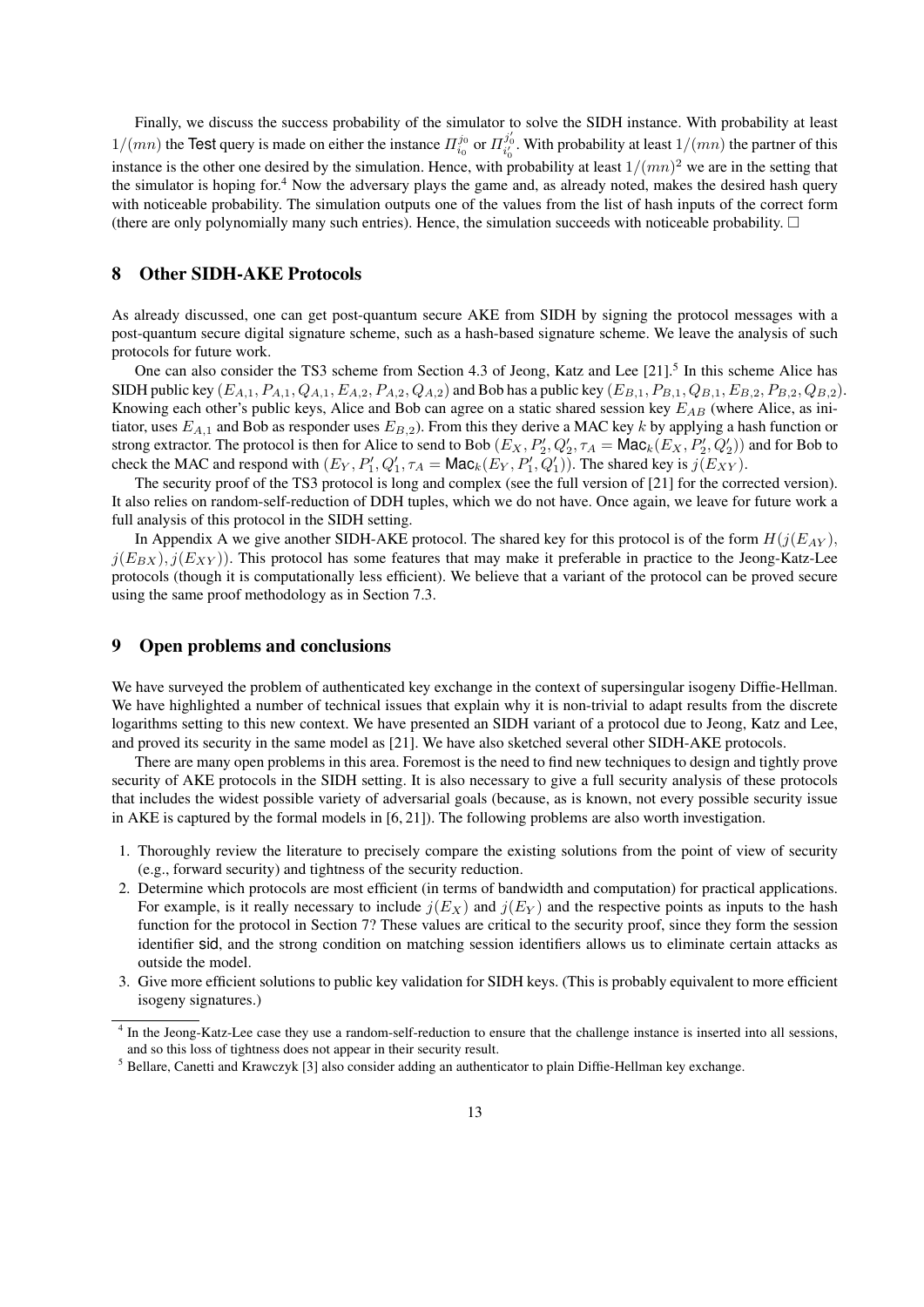4. Study post-quantum signature schemes and MAC schemes that can be used most effectively in practice to obtain good AKE schemes.

The aim of this paper is not to make a recommendation about which scheme is most suitable for isogeny crypto. We leave this as an open problem.

## References

- 1. Christoph Bader, Dennis Hofheinz, Tibor Jager, Eike Kiltz and Yong Li. Tightly-Secure Authenticated Key Exchange. In Y. Dodis and J. B. Nielsen (eds.) TCC, Springer LNCS 9014 (2015) 629–658.
- 2. Simon Blake-Wilson and Alfred Menezes. Authenticated Diffie-Hellman Key Agreement Protocols. In S. E. Tavares and H. Meijer (eds.), Selected Areas in Cryptography '98, Springer LNCS 1556 (1998) 339-361.
- 3. M. Bellare, R. Canetti and H. Krawczyk. A modular approach to the design and analysis of authentication and key exchange protocols. Proceedings of 30th Annual Symposium on the Theory of Computing, ACM, 1998.
- 4. Colin Boyd, Yvonne Cliff, Juan Manuel Gonzlez Nieto, Kenneth G. Paterson: One-round key exchange in the standard model. IJACT 1(3): 181-199 (2009)
- 5. Colin Boyd, Cas Cremers, Michele Feltz, Kenneth G. Paterson, Bertram Poettering and Douglas Stebila. ASICS: Authenticated ` Key Exchange Security Incorporating Certification Systems. In J. Crampton, S. Jajodia and K. Mayes (eds.) ESORICS 2013, Springer (2013) 381–399.
- 6. Ran Canetti and Hugo Krawczyk. Analysis of Key-Exchange Protocols and Their Use for Building Secure Channels. In B. Pfitzmann (ed.) EUROCRYPT 2001. Springer LNCS 2045 (2001) 453–474.
- 7. Craig Costello, Patrick Longa and Michael Naehrig. Efficient algorithms for supersingular isogeny Diffie-Hellman. In M. Robshaw and J. Katz (eds.), CRYPTO 2016, Part I, Springer LNCS 9814 (2016) 572–601.
- 8. Craig Costello, David Jao, Patrick Longa, Michael Naehrig, Joost Renes and David Urbanik. Efficient Compression of SIDH Public Keys. In J.-S. Coron and J. B. Nielsen (eds.), EUROCRYPT 2017, Part 1, Springer LNCS 10210 (2017) 679–706.
- 9. Luca De Feo, David Jao and Jérôme Plût. Towards quantum-resistant cryptosystems from supersingular elliptic curve isogenies. J. Mathematical Cryptology, 8(3) (2014) 209–247.
- 10. Luca De Feo. Mathematics of Isogeny Based Cryptography. Notes from a summer school on Mathematics for Post-quantum cryptography. http://defeo.lu/ema2017/poly.pdf
- 11. Atsushi Fujioka, Koutarou Suzuki, Keita Xagawa, Kazuki Yoneyama. Strongly secure authenticated key exchange from factoring, codes, and lattices. Des. Codes Cryptography 76(3): 469–504 (2015)
- 12. Steven D. Galbraith. Mathematics of Public Key Cryptography. Cambridge University Press, 2012.
- 13. Steven D. Galbraith, Christophe Petit, Barak Shani and Yan Bo Ti. On the security of supersingular isogeny cryptosystems. In J.-H. Cheon and T. Takagi (eds.), ASIACRYPT 2016, Springer LNCS 10031 (2016) 63–91.
- 14. Steven D. Galbraith, Christophe Petit and Javier Silva. Signature Schemes Based On Supersingular Isogeny Problems. In T. Takagi and T. Peyrin (eds), ASIACRYPT 2017, Springer LNCS 10624 (2017) 3–33.
- 15. Steven D. Galbraith and Frederik Vercauteren. Computational problems in supersingular elliptic curve isogenies. eprint 2017/774.
- 16. Cyprien de Saint Guilhem, Nigel P. Smart, Bogdan Warinschi. Generic Forward-Secure Key Agreement Without Signatures. in P. Q. Nguyen and K. Zhou (eds.) ISC 2017, Springer LNCS 10599 (2017) 114–133.
- 17. Han Weiwei, He Debiao. An Authenticated Key Agreement Protocol Using Isogenies Between Elliptic Curves. Second International Workshop on Education Technology and Computer Science (ETCS) (2010) 366–369.
- 18. Debiao He, Jianhua Chen, Jin Hu. An Authenticated Key Agreement Protocol Using Isogenies Between Elliptic Curves. International Journal of Computers Communications & Control, Vol 6, No 2 (2011) 258–265.
- 19. David Jao and Luca De Feo. Towards quantum-resistant cryptosystems from supersingular elliptic curve isogenies. In B.-Y. Yang (ed.), PQCrypto 2011, Springer LNCS 7071 (2011) 19–34.
- 20. David Jao (Principal submitter). Supersingular Isogeny Key Encapsulation. Submission to NIST, November 30, 2017.
- 21. Ik Rae Jeong, Jonathan Katz and Dong Hoon Lee. One-Round Protocols for Two-Party Authenticated Key Exchange. In M. Jakobsson, M. Yung and J. Zhou (eds.), ACNS 2004, Springer LNCS 3089 (2004) 220–232.
- 22. Burton S. Kaliski Jr., An unknown key-share attack on the MQV key agreement protocol, ACM Trans. Inf. Syst. Secur., vol. 4, no. 3 (2001) 275–288.
- 23. Daniel Kirkwood, Bradley C. Lackey, John McVey, Mark Motley, Jerome A. Solinas, and David Tuller, Failure is not an option: Standardization issues for post-quantum key agreement, 2015, Workshop on Cybersecurity in a Post-Quantum World.
- 24. Hugo Krawczyk. HMQV: A High-Performance Secure Diffie-Hellman Protocol. In V. Shoup (ed.), CRYPTO 2005. Springer LNCS 3621 (2005) 546–566.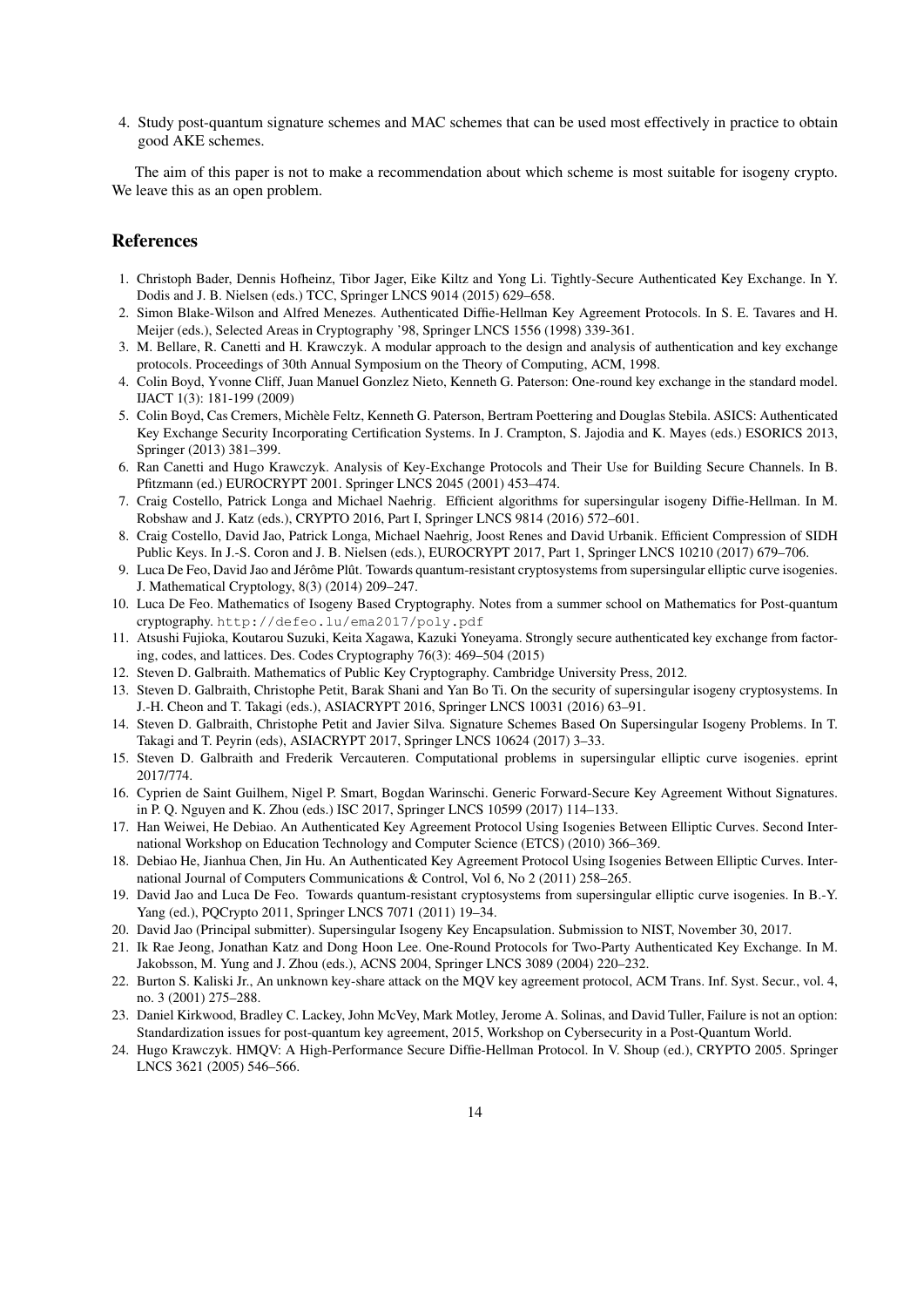- 25. Caroline Kudla and Kenneth G. Paterson. Modular Security Proofs for Key Agreement Protocols. In B. K. Roy (ed.), ASI-ACRYPT 2005, Springer LNCS 3788 (2005) 549–565.
- 26. Brian A. LaMacchia, Kristin E. Lauter and Anton Mityagin. Stronger Security of Authenticated Key Exchange. In W. Susilo, J. K. Liu and Y. Mu (eds.), ProvSec 2007, Springer LNCS 4784 (2007) 1–16.
- 27. Jooyoung Lee and Je Hong Park. Efficient and Secure Authenticated Key Exchange Protocols in the eCK Model. IEICE Transactions, Vol. 94-A, no. 1 (2011) 129–138.
- 28. Jason LeGrow. Post-Quantum Security of Authenticated Key Establishment Protocols. University of Waterloo Masters Thesis (2016) http://hdl.handle.net/10012/10386
- 29. Yong Li, Sven Schäge, Zheng Yang, Christoph Bader, Jörg Schwenk. New Modular Compilers for Authenticated Key Exchange. In I. Boureanu, P. Owesarski and S. Vaudenay (eds.), ACNS 2014, Springer LNCS 8479 (2014) 1–18.
- 30. Alfred Menezes. Another look at HMQV. J. Mathematical Cryptology, Vol. 1, No. 1 (2007) 47–64.
- 31. Tatsuaki Okamoto. Authenticated Key Exchange and Key Encapsulation in the Standard Model. In K. Kurosawa (ed.), ASI-ACRYPT 2007, Springer LNCS 4833 (2007) 474–484.
- 32. Joseph H. Silverman. The arithmetic of elliptic curves. Springer GTM 106, Springer, 1986.
- 33. Vladimir Soukharev, David Jao and Srinath Seshadri. Post-Quantum Security Models for Authenticated Encryption. In T. Takagi (ed.) PQCrypto 2016, Springer LNCS 9606 (2016) 64–78.
- 34. Erik Thormarker. Post-Quantum Cryptography: Supersingular Isogeny Diffie-Hellman Key Exchange. Thesis, Stockholm University, 2017.
- 35. Berkant Ustaoglu. Obtaining a secure and efficient key agreement protocol from (H)MQV and NAXOS. Des. Codes Cryptography, 46, no. 3 (2008) 329–342.
- 36. Lawrence C. Washington. Elliptic curves: Number theory and cryptography, 2nd ed., CRC Press, 2008.
- 37. Youngho Yoo, Reza Azarderakhsh, Amir Jalali, David Jao and Vladimir Soukharev. A Post-Quantum Digital Signature Scheme Based on Supersingular Isogenies. In A. Kiayias (ed.) Financial Cryptography and Data Security FC 2017, Springer LNCS 10322 (2017) 163–181.

## A Variant of the NAXOS scheme

This section presents a scheme that may be attractive in some practical applications, though it is less efficient than our SIDH variant of the Jeong-Katz-Lee schemes. It is closely related to other schemes in the discrete logarithm setting, such as the NAXOS scheme [26] by LaMacchia, Lauter and Mityagin. This scheme deliberately does not use  $j(E_{AB})$ , due to the issues mentioned in Remark 1.

#### A.1 Protocol

As in Section 7 the system parameters are  $(E, P_1, Q_1, P_2, Q_2)$ . User Alice has public key  $(E_{A,1}, P_{A,1}, Q_{A,1}, E_{A,2}, P_{A,2}, Q_{A,2})$ , such that there is a  $\ell_1^{e_1}$ -isogeny  $\phi_{A,1} : E \to E_{A,1}$  with kernel  $\langle P_1 + a_1 Q_1 \rangle$  and  $P_{A,1} = \phi_{A,1}(P_2), Q_{A,1} = \phi_{A,1}(Q_2)$ are points of order  $\ell_2^{e_2}$  etc. Recall that  $\ell_1^{e_1} \approx \ell_2^{e_2} \approx 2^{\lambda}$  where  $\lambda$  is the security parameter.

When Alice initiates a session of the protocol she performs these operations:

- Chooses  $0 \le x < \ell_1^{e_1}$  and sets  $S_X = P_1 + [x]Q_1$ , sets  $G_X = \langle S_X \rangle$  and computes  $\phi_X : E \to E_X = E/G_X$ .
- Chooses session ID sid. This could be a random binary string, or one could avoid an explicit sid and instead define it to be the triple  $(E_X, \phi_X(P_2), \phi_X(Q_2))$  that is already being sent.
- Sends (Alice, Bob, sid,  $E_X$ ,  $\phi_X(P_2)$ ,  $\phi_X(Q_2)$ ) to Bob (compression is used here).
- $-$  Saves  $x$  in protected temporary storage.

On receipt of (Alice, Bob, sid,  $E_X$ ,  $P'_2$ ,  $Q'_2$ ) Bob does:

- Checks that  $E_X$  is a supersingular elliptic curve over  $\mathbb{F}_{p^2}$  and that  $P'_2, Q'_2$  are independent points on  $E_X$  of order  $\ell_2^{e_2}.$
- Chooses  $0 \le y < \ell_2^{e_2}$  and sets  $S_Y = P_2 + [y]Q_2$ , sets  $G_Y = \langle S_Y \rangle$  and computes  $\phi_Y : E \to E_Y = E/G_Y$ .
- Sends (Alice, Bob, sid,  $E_Y$ ,  $P'_1 = \phi_Y(P_1)$ ,  $Q'_1 = \phi_Y(Q_1)$ ) to Alice (compressed).
- Computes  $G_{XY} = \langle P_2' + [y]Q_2' \rangle$  and  $E_{XY} = E_X/G_{XY}$ .
- Looks up his long-term private key  $b_2$  from secure storage and computes  $G_{XB} = \langle P_2' + [b_2]Q_2' \rangle$  and  $E_{XB} =$  $E_X/G_{XB}$ .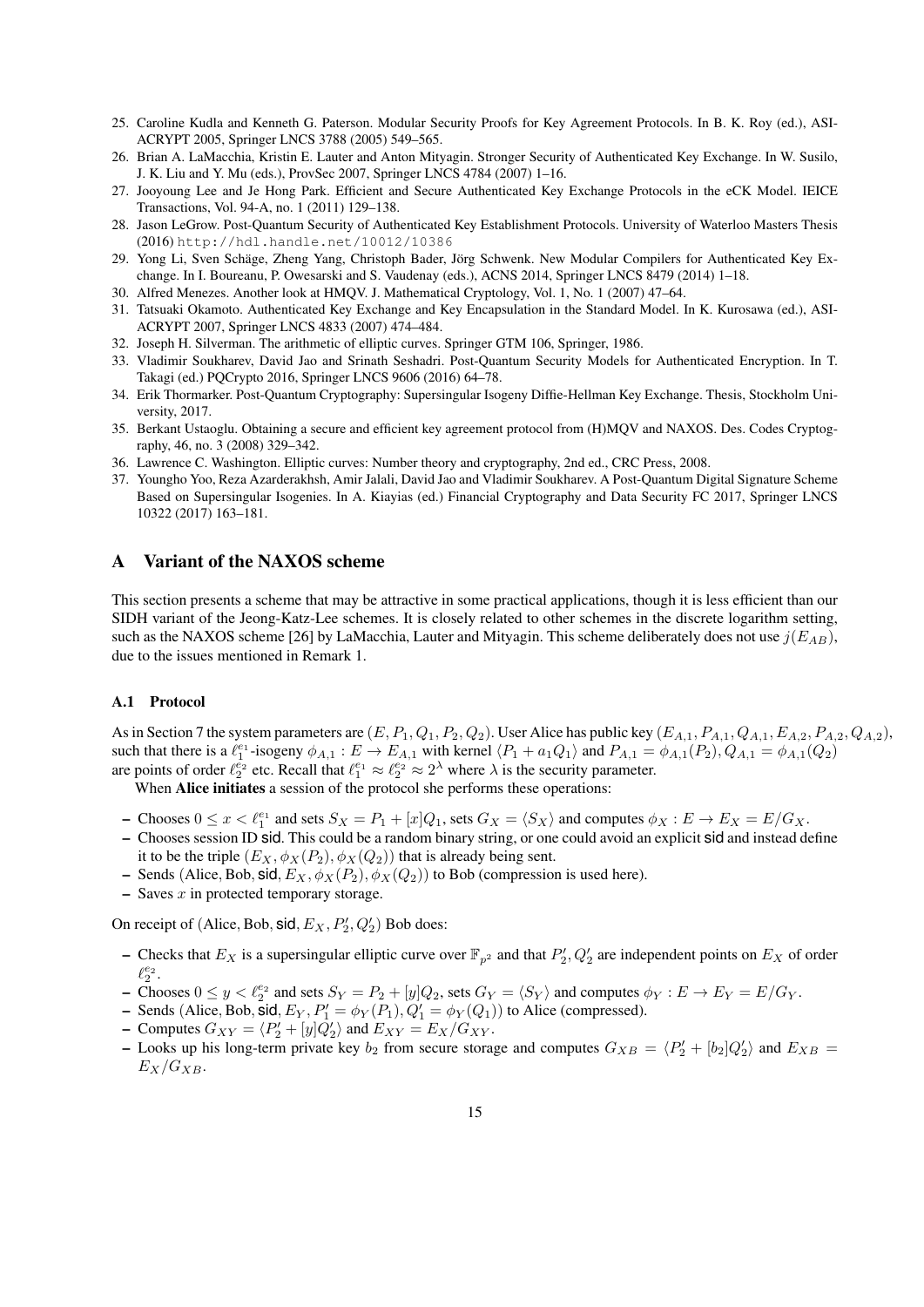- Looks up Alice's public key, verifies her certificate, and computes  $G_{AY} = \langle P_{A,12} + [y]Q_{A,1} \rangle$  and  $E_{AY} =$  $E_{A.1}/G_{AY}$ .
- Computes the session key  $k = H(Alice, Bob, sid, j(E_{AY}), j(E_{BX}), j(E_{XY})).$
- Flushes his working storage.

On receipt of (Alice, Bob, sid,  $E_Y$ ,  $P'_1$ ,  $Q'_1$ ) Alice completes the protocol as follows:

- Checks that  $E_Y$  is a supersingular elliptic curve over  $\mathbb{F}_{p^2}$  and that  $P'_1, Q'_1$  are independent points on  $E_Y$  of order  $\ell_1^{e_1}.$
- Retrieves x from temporary storage and computes  $G_{XY} = \langle P'_1 + [x]Q'_1 \rangle$  and  $E_{XY} = E_Y/G_{XY}$ .
- Looks up Bob's public key, verifies his certificate, and computes  $G_{BX} = \langle P_{B,2} + [x]Q_{B,2} \rangle$  and  $E_{BX} =$  $E_{B,2}/G_{BX}.$
- Retrieves her long-term private key  $a_1$  from secure storage and computes  $G_{AY} = \langle P'_1 + [a_1]Q'_1 \rangle$  and  $E_{AY} =$  $E_Y/G_{AY}$ .
- Computes the session key  $k = H(Alice, Bob, sid, j(E_{AY}), j(E_{BX}), j(E_{XY})).$
- Flushes her working storage.

The correctness of the protocol is easily verified. Note that both players perform 4 isogeny computations in total, so this is less efficient than our earlier scheme.

#### A.2 Informal Security Analysis

We now give an informal analysis of the security of the protocol. For this analysis we assume that Problem 1 is hard, that H is a preimage-resistant hash function, that there is a public key infrastructure (PKI) that ensures authenticity and integrity of public keys, and that the PKI enforces public key validation for all users.

Consider an attacker Eve who tries to interfere with the protocol messages sent between Alice and Bob. Eve can replace Alice's message (Alice, Bob, sid,  $E_X, P'_2, Q'_2$ ) with a message (Alice, Bob, sid,  $E_{X'}, P''_2, Q''_2$ ) of her choosing. She can also replace Bob's message (Alice, Bob, sid,  $E_Y$ ,  $P'_1$ ,  $Q'_1$ ) with (Alice, Bob, sid,  $E_{Y'}$ ,  $P''_1$ ,  $Q''_1$ ). However, without knowing the long-term secret keys of Alice and Bob, she cannot compute either key. For example, to compute Alice's session key  $H(\cdots, j(E_{AY}), j(E_{BX}), j(E_{XY}))$  it is necessary to compute the curve  $E_{BX}$  which cannot be done by Eve unless she knows Bob's private key or can determine Alice's ephemeral secret. Similarly, to compute Bob's session key  $H(\cdots, j(E_{AY}), j(E_{BY'}) , j(E_{XY} ))$  Eve would need to compute  $E_{AY}$ . Hence, the use of the long-term public keys  $E_A$  and  $E_B$  is expected to provide **implicit key confirmation**. This means that Alice is convinced that Bob is the only other person who could compute k, and vice versa. So if Alice receives a message encrypted/MAC'd with the key  $k$  then Alice can be sure it comes from Bob.

There seems to be no way to mount an attack like the Kaliski attack (see Section 3.1), that "eliminates" part of the public key by choosing an appropriate protocol message. This is due to the lack of algebraic structure in the SIDH system: there seems to be no way to "combine" an isogeny with domain  $E_A$  and an isogeny with domain  $E$  into a single object.

The above informal arguments suggest that there is no simple algebraic way for Eve to learn or manipulate the keys agreed by users of the protocol. Adaptive attacks to learn a user's secret key are discussed in Section A.3 below. Forward security is provided by the value  $j(E_{XY})$ .

Note that we could have included  $E_{AB}$  in the session key as well. The choice to ignore this is because it feels less secure to rely on a single fixed shared long-term key  $E_{AB}$ . This is also the sort of shape one wants to have for future security proofs, and at least allows a proof in a weaker model that does not include session key reveal queries.

#### A.3 Resistance to adaptive attack

We now consider the attack from Section 6.1 and explain why it cannot be mounted on this protocol.

We explain the situation in the case of a malicious Alice; the case of Bob is exactly the same by relabelling. Recall that  $\phi_X : E \to E_X$  is Alice's isogeny and that  $R = \phi_X(P_B)$  and  $S = \phi_X(Q_B)$  are the correct points. Bob needs to compute both  $E_{BX}$  and  $E_{XY}$ . Let b be the secret for  $E_B$  and y the secret for  $E_Y$ , so that  $E_Y = E/\langle P_B + [y]Q_B \rangle$ . Suppose, as previously, that at step i of the attack Alice knows an integer  $K_i$  with  $0 \le K_i < \ell_2^i$  such that  $b =$